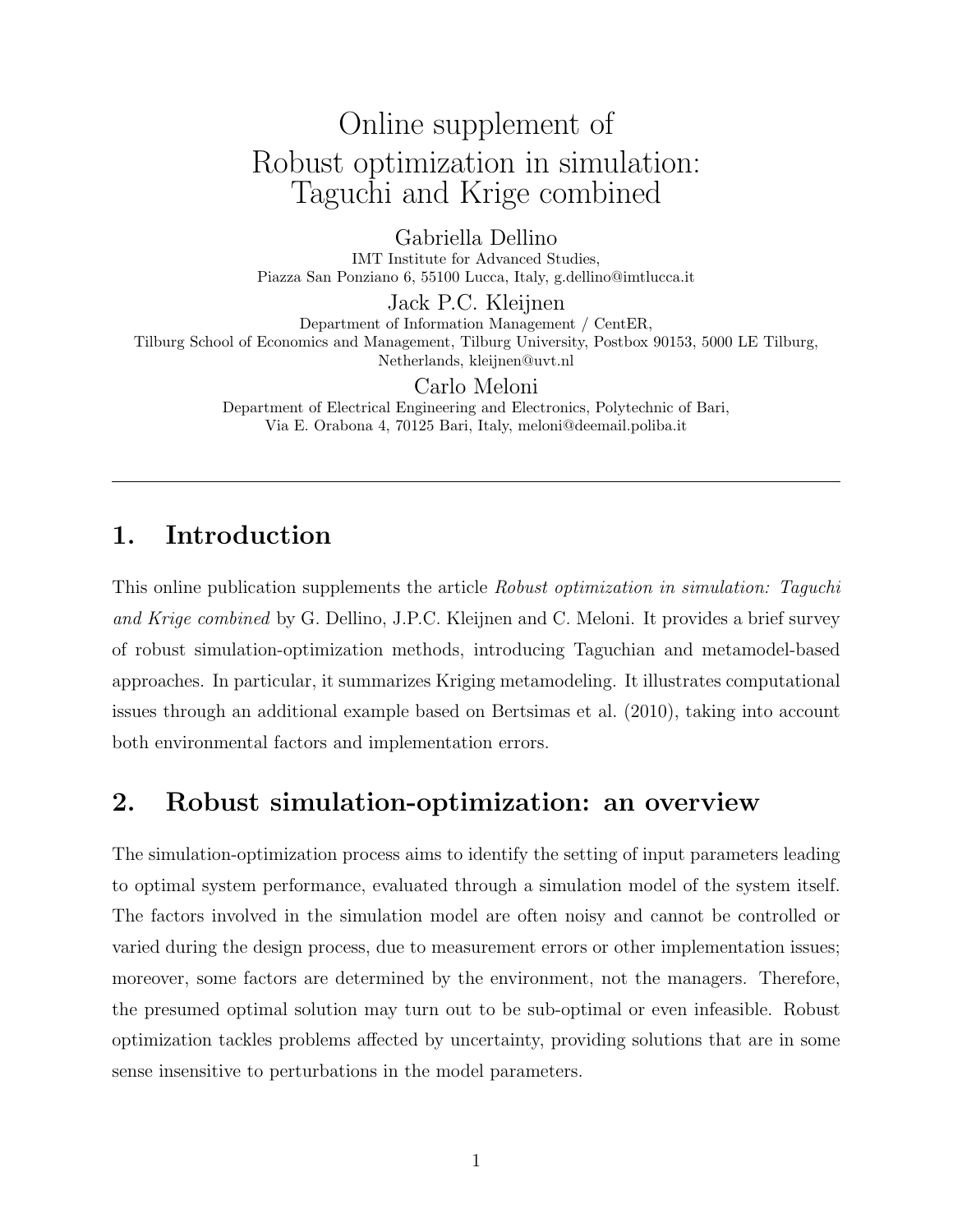Several alternative methods have been proposed for achieving robustness in simulationbased optimization problems, adopting different experimental designs and/or metamodeling techniques. The present section reviews the current state of the art on robust optimization approaches, focusing on simulated systems. First, we summarize robust Mathematical Programming. Then we discuss the approach introduced by Taguchi in the 1970s. Finally, we consider methods to tackle robustness using metamodels (Kriging, in particular).

#### 2.1 Robust Mathematical Programming through Uncertainty Sets

The robust optimization methodology developed by Ben-Tal and Nemirovski (2008) investigates different choices of uncertainty sets to model data uncertainty, in order to characterize the structure of the resulting robust counterparts of optimization problems. In particular, their research focuses on robust formulations for Linear Programming (LP), Mixed Integer Programming (MIP), Second Order Cone Programming (SOCP), and Semidefinite Programming (SDP) problems. For this family of problems a fundamental issue is related to the feasibility of the solutions with respect to the classical optima; in particular, the challenge is to guarantee that the constraints will be satisfied for any possible value of the parameters in a given uncertainty set. The computational complexity of the deterministic problem and its robust counterpart is also investigated, to ensure that the problem remains tractable.

Although this approach has a strong theoretical background, there are several practical problems to which it cannot be applied, for many reasons (see Beyer and Sendhoff, 2007): the main disadvantage is the necessity of modeling a real-world problem through a linear model with (at most) conic or quadratic constraints. Moreover, in order to satisfy all the assumptions under which the method is applicable, the approximate model might become very complex and difficult to manage. Finally, if the objective function is not defined through a mathematical expression but can only be evaluated through simulations, the methodology cannot be applied.

Zhang (2004) deals with some of the aforementioned cases, proposing a mathematical formulation extending Ben-Tal's approach to parameterized nonlinear programming, with both equality and inequality constraints; the inequality constraints are supposed to be strictly satisfiable and are referred to as *safety constraints*. Zhang points out that his approach is especially suitable for applications where the satisfaction of safety constraints is of crucial importance. However, the formulation of the robust problem assumes that a reasonable estimate for the uncertain parameters is available, and the magnitude of the variations in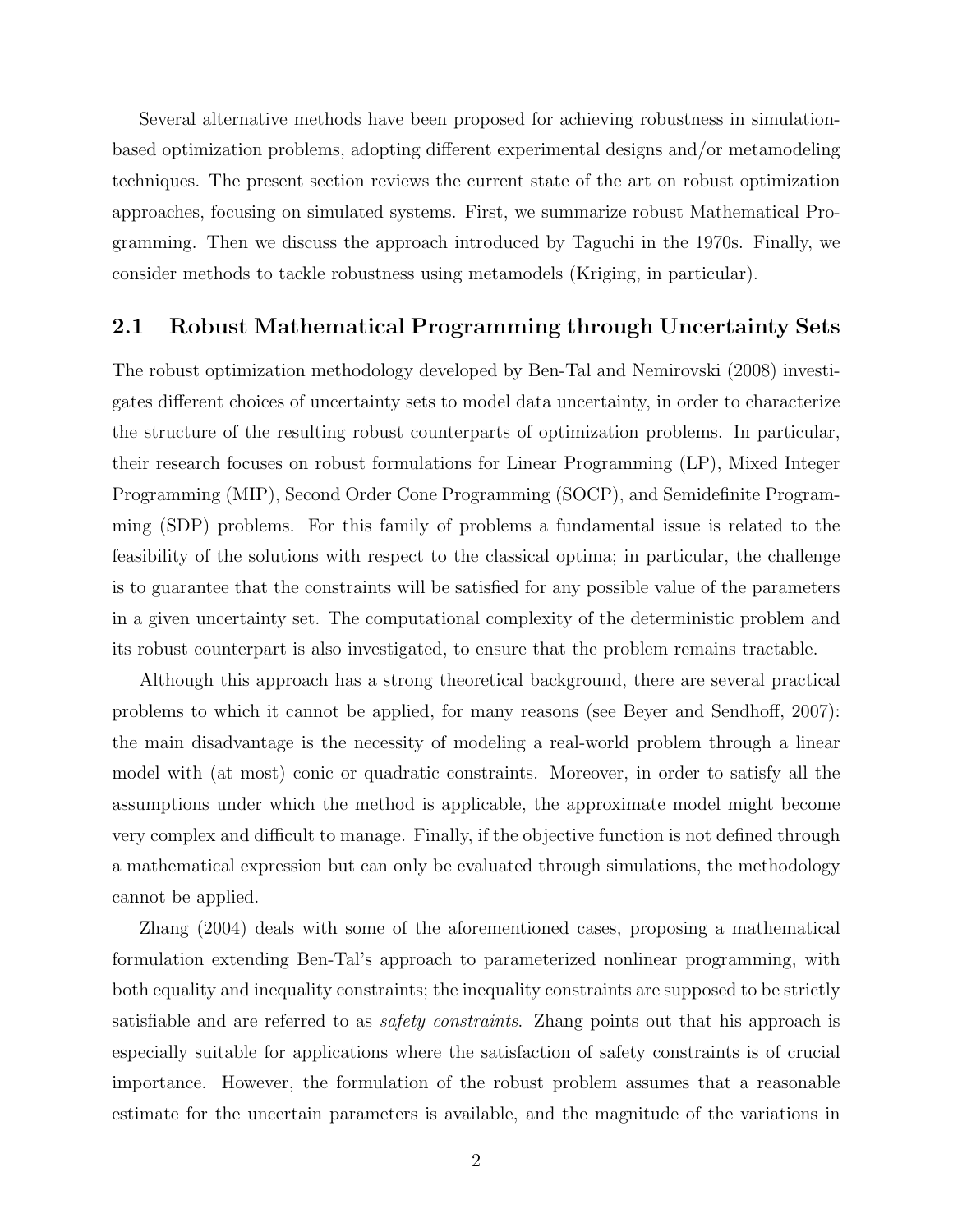the uncertain parameters is relatively small. He proved that his formulation reduces to Ben-Tal's formulation when the objective function and the inequality constraints are linear and there is no uncertainty in the equality constraints. Anyway, further research is needed to develop algorithms able to effectively solve the proposed formulation.

Mainly based on Ben-Tal's approach, Bertsimas proposes a formulation for stochastic and dynamic optimization problems using uncertainty sets, in contrast to the stochastic programming approach which assumes full knowledge of the underlying probability distributions. Bertsimas and Sim (2004) propose a robust optimization methodology—based on linear and mixed-integer programming—to find an optimal supply chain control strategy, assuming stochastic demand. Their approach incorporates demand randomness in a deterministic manner, without making any specific assumption on the demand distribution. First, a robust formulation is given for the simple uncapacitated single-station case; then, capacity constraints are introduced, both on the orders and on the inventory level; finally, the network case is considered. The numerical experiments showed that, if only the mean and the variance of the demand distribution are known, the robust policy often outperforms the nominal policy, and also policies computed assuming full but erroneous knowledge of the demand distribution. The authors also prove that the nominal problem and its robust counterpart belong to the same complexity class, and that the robust formulation does not suffer from the curse of dimensionality. The method guarantees the robust solution to be feasible if less than a prespecified number of coefficients change; moreover, if the coefficient of variation affects a bigger number of factors, those authors provide a probabilistic guarantee that the solution will be feasible with high probability. The method has been applied by Bertsimas and Thiele (2004, 2006).

In a recent paper, Bertsimas et al. (2010) propose an approach to solve robust optimization problems in which the objective function is not explicitly available, but is derived from simulation models. They implement an iterative local search method, moving along descent directions of the worst-case cost function. The first step of the proposed algorithm consists of exploring a (properly defined) neighborhood of the current point; then, a descent direction can be found by solving a SOCP problem. The robust local search is designed to terminate at a robust local minimum, which is a point where no improving directions are available for the algorithm.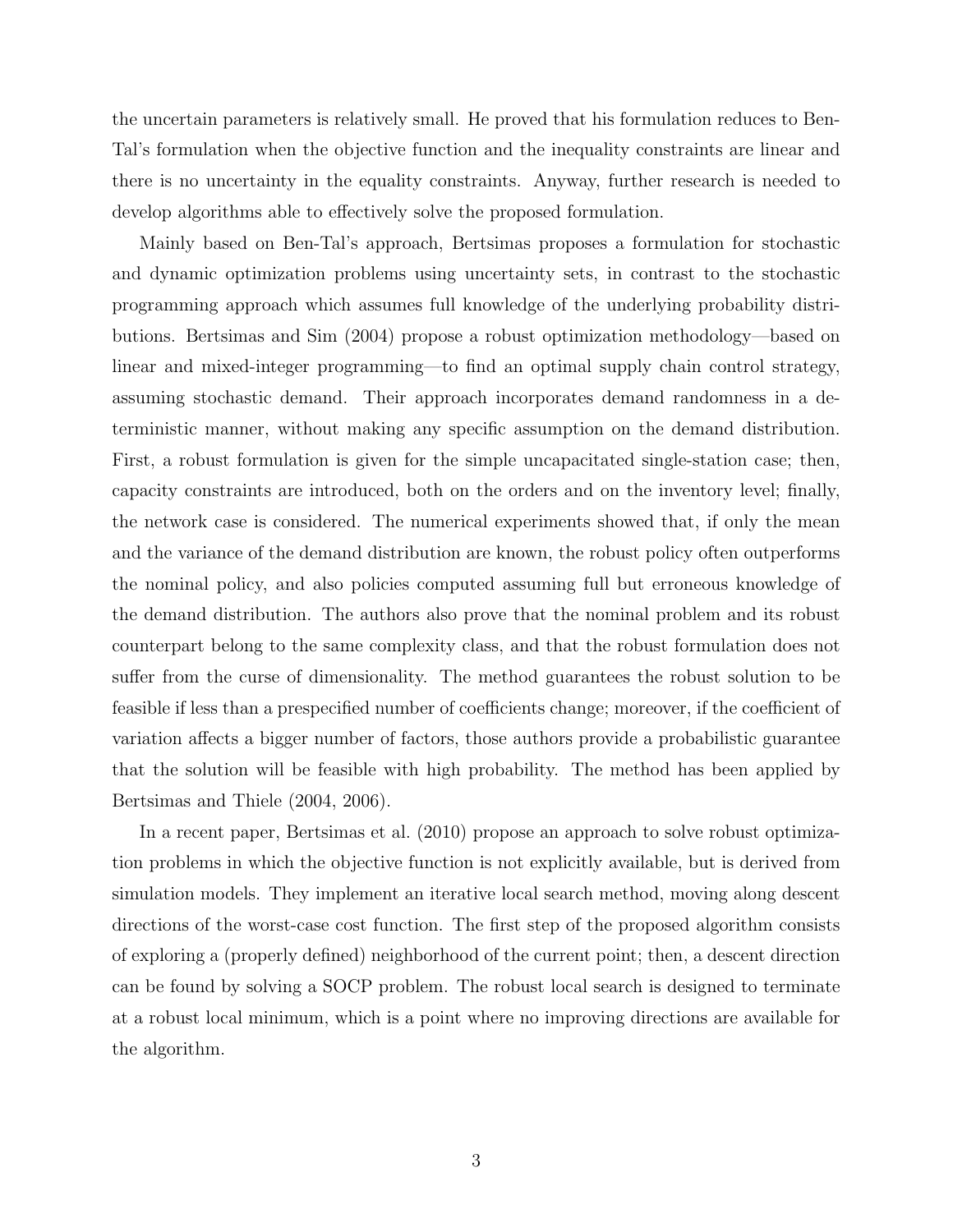#### 2.2 Taguchi's Approach

In the late 1970s, Genichi Taguchi, a Japanese textile engineer, introduced new ideas on quality improvement, resulting in an innovative parameter design approach for reducing variation in products and processes (see Taguchi, 1987). His methodology has been successfully applied in many important industries in the USA, such as Ford Motor Company and Xerox.

Taguchi identifies three stages in the design process:

- System Design is a general approach to design a process that includes defining the system's objectives and goals.
- *Parameter Design* involves defining responses of interest and optimizing them w.r.t. their mean and variation.
- Tolerance Design corresponds to fine-tuning the variables that have been optimized in the previous stage by controlling the factors that affect them.

Notice that the last two stages may appear quite similar to each other, so it may be difficult to keep them distinct; see Beyer and Sendhoff (2007). In fact, from a mathematical point of view, parameter and tolerance design differ only in the granularity by which design parameters are treated. On the other hand, from a practical point of view, it is important to distinguish between the two phases, because they can occur under very different constraints, e.g. design time versus operation time. Taguchi—focusing on Parameter Design—distinguishes between two different types of factors when designing a product or process:

- control or decision factors (which we denote by  $d_j$ ,  $j = 1, \ldots, n_d$ ) are under the control of the users; e.g., in inventory management, the order quantity may be controllable.
- noise or environmental factors (denoted by  $e_k, k = 1, \ldots, n_e$ ) cannot be controlled while the process operates or the product is used; e.g. the demand rate in inventory problems.

Notice that, in practice, the controllability of a factor depends on the specific situation; e.g., in production or inventory management the decision makers may affect the demand rate through an advertising campaign.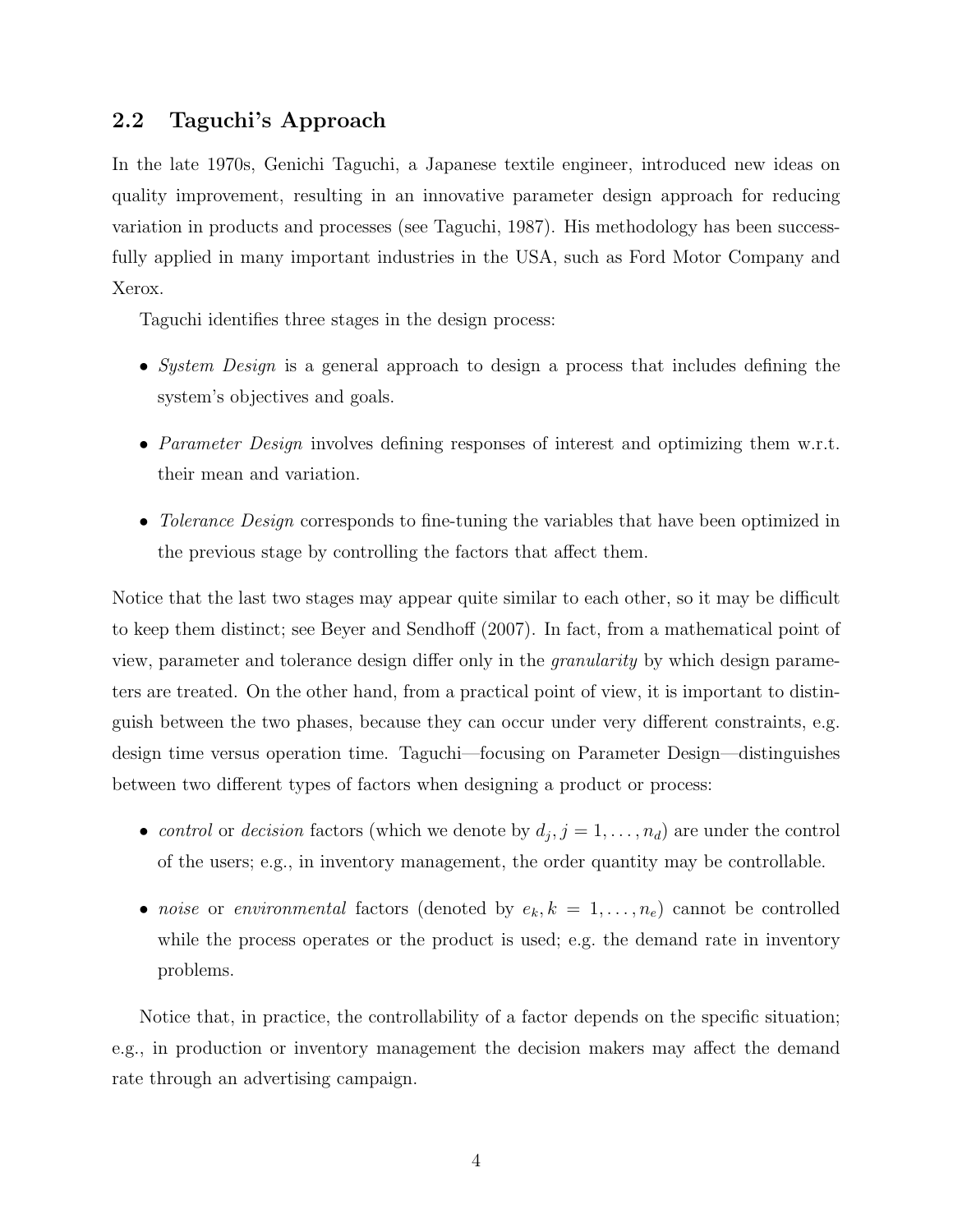Other authors distinguish between environmental uncertainty (e.g., demand uncertainty) and system uncertainty (e.g., yield uncertainty); see Mula et al. (2006) and also Beyer and Sendhoff (2007). Implementation errors may also be a source of uncertainty. These errors occur whenever recommended (optimal) values of control factors have to be realized in practice; see Stinstra and den Hertog (2008). Continuous values are hard to realize in practice, because only limited accuracy is then possible; e.g., the optimal solution in the Economic Order Quantity model (EOQ) turns out to be the square root of some expression, but in practice only a discrete number of units could be ordered. Besides implementation errors, there are validation errors of the simulation model—compared with the real system and the metamodel—compared with the simulation model; see Kleijnen and Sargent (2000).

Taguchi's basic idea in dealing with robust parameter design is to take account of the environmental (noise) factors in the experimental design and find the most insensitive, or robust, system configuration in the decision (controllable) factors with respect to the noise factors variation.

As far as the experimental strategy is concerned, Taguchi adopted crossed arrays, resulting from the product of two experimental designs; one design varies the decision factors d (obtaining the "inner array", as Taguchi calls it), and one design varies the environmental factors e (thus obtaining the "outer array"). Combining them together is equivalent to consider variations in the uncontrollable (environmental) factors at different locations in the space of the controllable factors. Taguchi further distinguishes between factors that have a location effect, changing the mean of the response or objective function, and factors that have a *dispersion* effect, since they affect the variance of the process. Therefore, in the optimization process, Taguchi takes into account the first two moments of the distribution of the objective function, and combines them using the signal-to-noise ratio (SNR). Taguchi suggests to consider three types of problems:

1. "Smaller the better": select the factor combination in the inner array that maximizes

$$
SNR_S = -10 \log \sum_{i=1}^{n_0} \frac{w_i^2}{n_0} \tag{1}
$$

where  $w_i = w(\mathbf{d}, e_i)$  and  $n_0$  is the number of runs in the outer array.

2. "Larger the better": select the inner array point that maximizes

$$
SNR_L = -10\log\frac{1}{n_0}\sum_{i=1}^{n_0}\frac{1}{w_i^2}
$$
 (2)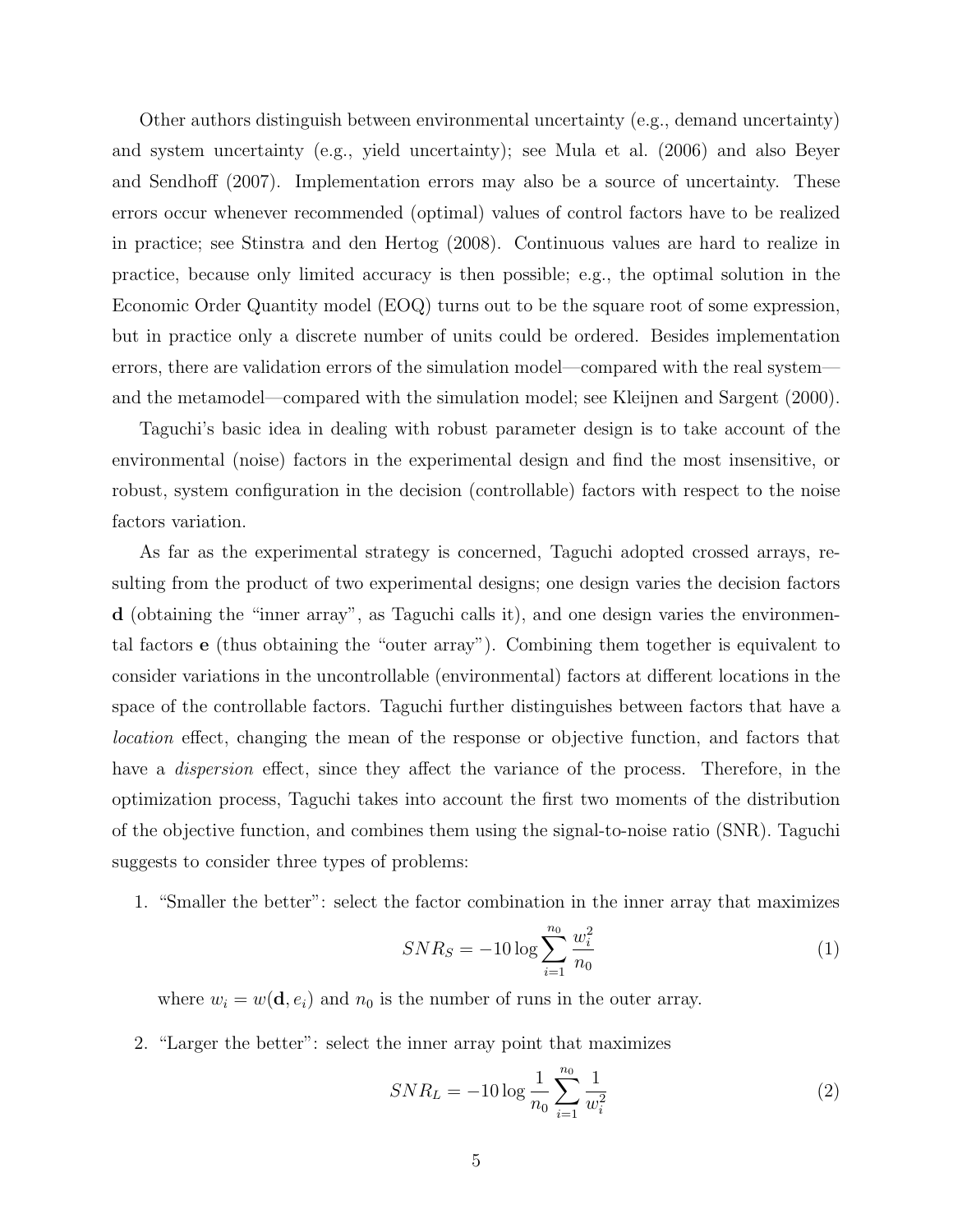- 3. "Target is best". Here Taguchi proposes a two-step approach, suggesting two cases:
	- (a)  $\mu_w$  (mean of w) is not related to  $\sigma_w$  (standard deviation of w). In this case the steps are the following:
		- i Select some control factors that maximize

$$
SNR_{T1} = -10\log s^2\tag{3}
$$

where  $s^2$  is the sample variance of the outer array observations.

ii - Select some other inner array factor (not varied before) to make

$$
\overline{w} \approx \mathcal{T} \tag{4}
$$

where  $\overline{w}$  is the average of the outer array observations and T is the target of the quality characteristic.

- (b) If  $\sigma_w$  is proportional to  $\mu_w$ —a case likely to occur in practice—then
	- i Select some control factors to maximize

$$
SNR_{T2} = -10\log\frac{\overline{w}^2}{s^2} \tag{5}
$$

ii - Select some other control factors not varied before, to make

$$
\overline{w}\approx T.
$$

Because the standard deviation is assumed to be proportional to the mean, the controllable factors will change the mean but will not change the ratio  $\overline{w}^2/s^2$  much.

Some aspects of the Taguchian approach have been severely criticized; see Myers et al. (1992), Myers et al. (2009) and Del Castillo (2007). The mostly debated issues were the following:

- A data set with no outer array variability and one with considerable outer array variability may result in the same SNR; therefore, SNR would be ineffective in Robust Parameter Design.
- No attention is paid to the computational costs required by the experimental design: in fact, using a crossed array design often requires a large number of runs, which can be prohibitive in some industrial processes.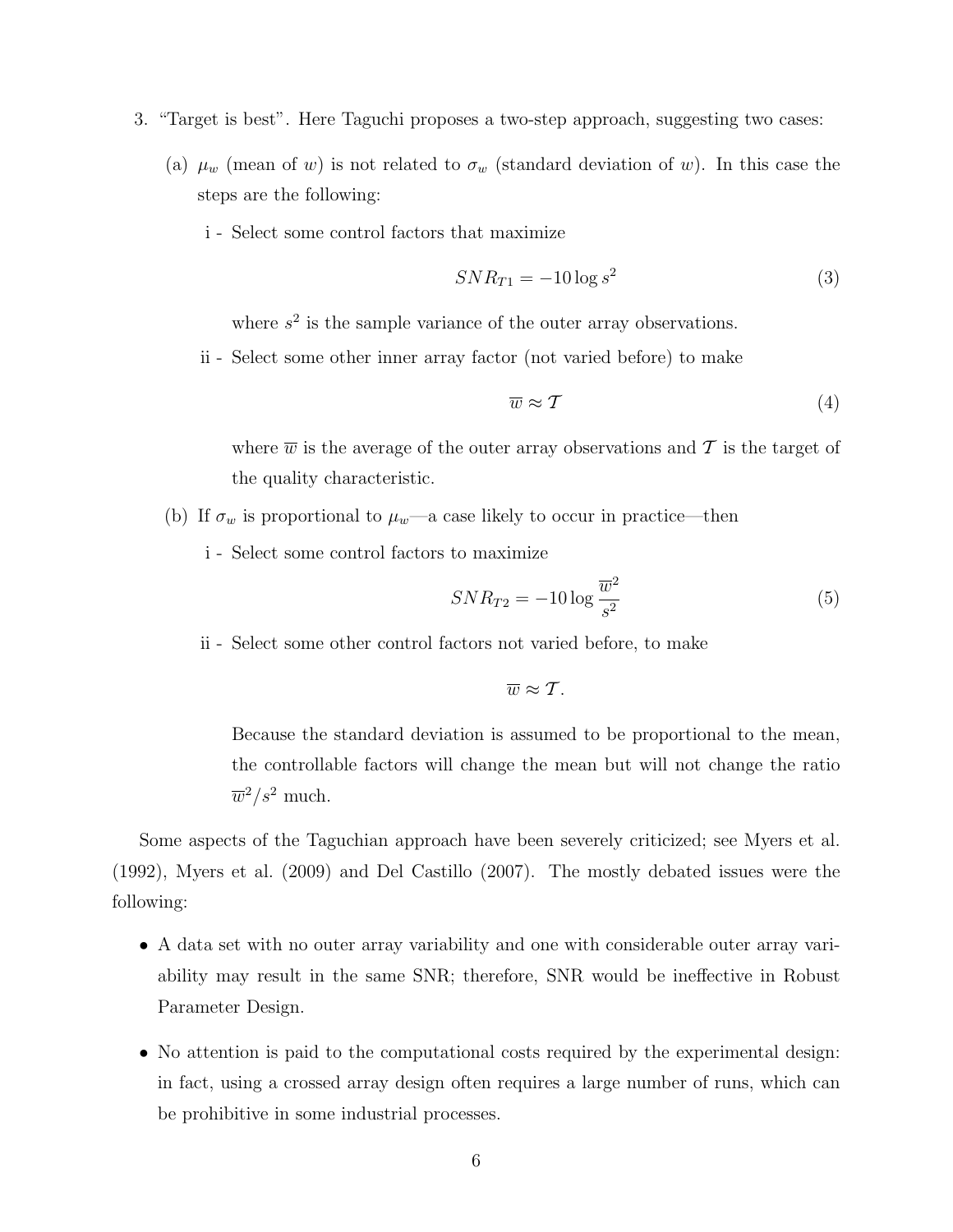- The method does not enable flexible modeling of the design variables, not taking into account the interactions either among decision factors or between decision and environmental factors. Standard ANOVA techniques can be used to identify the control factors that impact SNR (see Myers et al., 2009; Robinson et al., 2004).
- Factors may have both location and dispersion effects, so the proposed two-step approach may be inadequate in practice. Moreover, the adoption of the SNR as performance characteristic appears to be too restrictive (Park et al., 2006) and may confound the mean and variance contributions; keeping them separately, instead, can provide further insight into the process behavior.

Although based on Taguchi's view of modeling uncertainty in a design process, some authors (Trosset, 1997) have suggested to directly model the response as a function of both decision and environmental factors, instead of using SNRs. Suppose we measure  $q$  performance indicators,  $w_1, \ldots, w_q$ ; let  $w_i(\mathbf{d}, \mathbf{e})$  denote the value of the *i*-th performance indicator when control and noise factors assume values  $(d, e)$  and let  $l[w_1(d, e), \ldots, w_q(d, e)]$  denote the corresponding loss. A robust design approach will seek a combination of control factors that minimizes the expected loss, computed with respect to the random vector e. If the distribution of e does not depend on d, then the objective function is

$$
L(\mathbf{d}) = \int l[w_1(\mathbf{d}, \mathbf{e}), \dots, w_q(\mathbf{d}, \mathbf{e})] p(\mathbf{e}) d\mathbf{e}
$$
 (6)

where  $p(e)$  denotes the probability density function of e. The question arises: how have statisticians sought to minimize (6)? A numerical optimizer would answer this question in the following manner:

- 1. A design is chosen that specifies the  $(d_j, e_j)$  at which the  $w_i$  have to be evaluated; this approach results in a single "combined" array, instead of inner and outer arrays.
- 2. The  $w_i(d_j, e_j)$  are used to estimate cheap-to-compute surrogate models  $\hat{y}_i$ .
- 3. Optimization is carried out using the surrogate objective function

$$
\hat{L}(\mathbf{d}) = \int l[\hat{y}_1(\mathbf{d}, \mathbf{e}), \dots, \hat{y}_q(\mathbf{d}, \mathbf{e})] p(\mathbf{e}) d\mathbf{e}.
$$
 (7)

A similar approach is suggested by Sanchez (2000), who proposes a robust methodology, starting from Taguchi's approach and combining it with metamodeling techniques. Focusing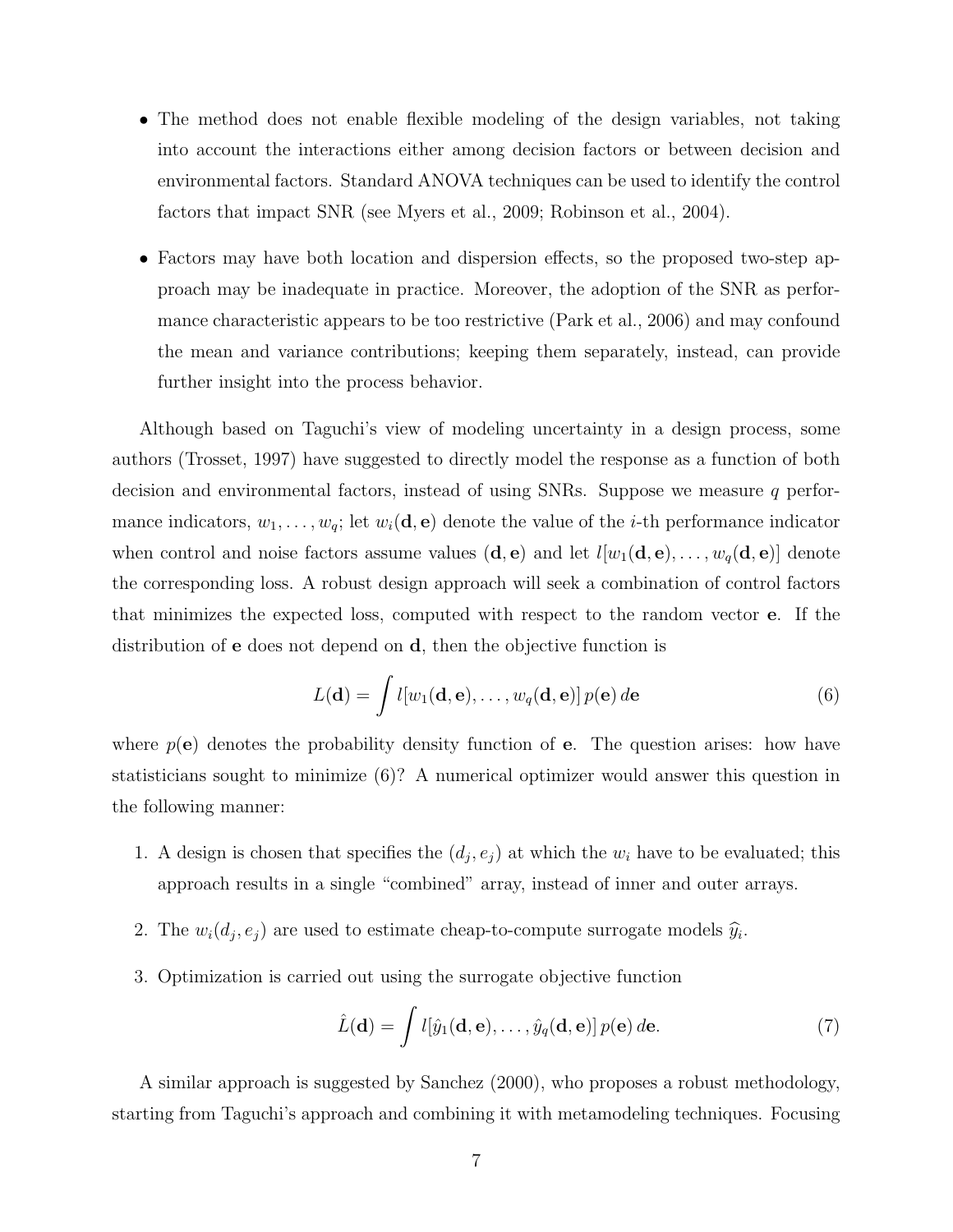on discrete-event simulation models, she identifies some performance characteristic, denoted by  $w(\mathbf{d})$ , **d** being the vector of decision factors, and an associated target value T. The goal would be to select the decision factors to keep the objective function on target, with zero variance. However, this would be an ideal situation—hard to realize in practice. Therefore, to find a trade-off between performance mean and variability, Sanchez proposes to use a quadratic loss function, defined as follows: assuming that no loss occurs when  $w(\mathbf{d})$  achieves the target  $\mathcal T$ , the quadratic loss function can be written as

$$
l(w(\mathbf{d})) = c[w(\mathbf{d}) - \mathcal{T}]^2
$$
\n(8)

where c is a scaling factor, accounting for possible units conversions. It follows from  $(8)$  that the expected loss associated with configuration d is

$$
E[l(w(\mathbf{d}))] = c[\sigma^2 + (\mu - T)^2]
$$
\n(9)

where  $\mu$  and  $\sigma^2$  denote the true mean and variance of the output function w.

As far as the robust design is concerned, Sanchez tries to characterize the system behavior as a function of the control factors only. First, an appropriate experimental design is planned, for both decision and environmental factors. Then, for every combination of decision factor configuration i and environmental factor configuration j, the sample average  $\overline{w}_{ij}$  and sample variance  $s_{ij}^2$  are computed—after suitable truncation to remove initialization bias. Finally, summary measures across the environmental space for each decision factor configuration is are computed:

$$
\overline{w}_{i \cdot} = \frac{1}{n_e} \sum_{j=1}^{n_e} \overline{w}_{ij} \tag{10}
$$

$$
\overline{V}_{i.} = \frac{1}{n_e - 1} \sum_{j=1}^{n_e} (\overline{w}_{ij} - \overline{w}_{i.})^2 + \frac{1}{n_e} \sum_{j=1}^{n_e} s_{ij}^2
$$
\n(11)

where  $n_e$  is the number of combinations in the environmental design.

Two initial metamodels are then built, using regression polynomials: one for the performance mean, and one for the performance variability; for discrete-event simulation experiments, Sanchez recommends a design which allows for fitting at least a quadratic effect. Robust configurations are identified by combining information resulting from the mean and variance metamodels, using (9) where the true mean and variance are replaced by the estimate given in (10) and (11). If the configurations suggested by the robust design were not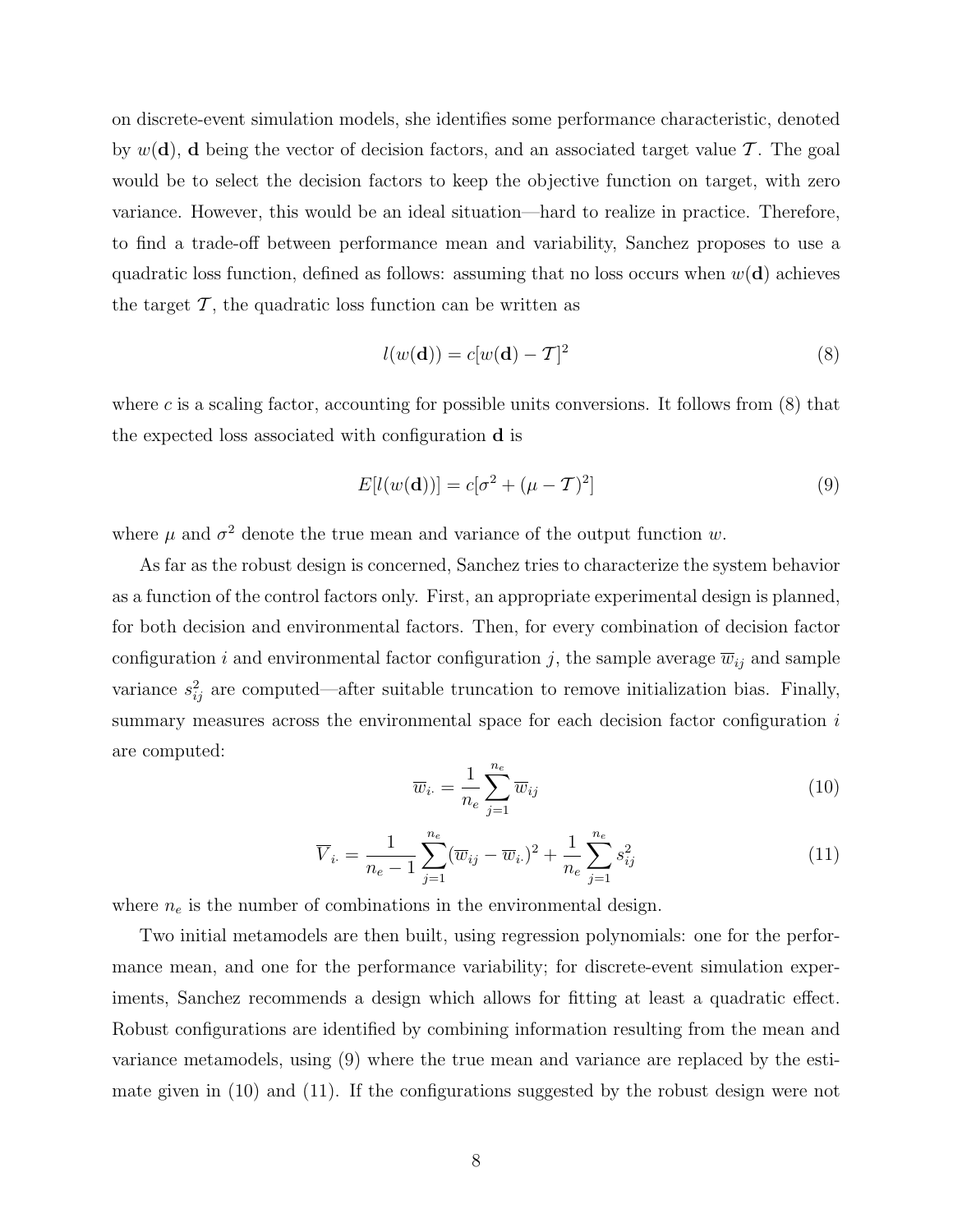among those initially tested, further experimentation could be needed: in this case, however, computational time could be saved, by screening the decision factors involved in the experiment.

Al-Aomar (2002) presents an iterative scheme to solve simulation-based optimization problems. His work considers a discrete-event simulation model; the (controllable) design parameters are  $d_1, \ldots, d_n$ , and its performances are evaluated through the metrics  $w_1, \ldots, w_q$ . Then, an overall utility function  $U$  is defined combining multiple performance measures into a single function. The general formulation of the system design problem can be defined as follows:

$$
\max U(w_1, \dots, w_q)
$$
  
s.t.  $w_i = f_i(d_1, \dots, d_n), \quad 1 \le i \le q$   
 $d_j \in S, \quad 1 \le j \le n$  (12)

where  $S$  is the feasible space for the control variable  $d$ . His methodology consists of four modules: i) the Simulation Modeling (SM) module uses a discrete-event simulation model to evaluate the set of performance metrics  $w_i$  associated with each solution alternative  $\mathbf{d}$ , in terms of means and variances; ii) the Robustness Module (RM) transforms the mean and variance of each performance measure into a Signal-to-Noise Ratio—thus adopting a Taguchian approach; iii) the Entropy Method  $(EM)$  module builds the utility function U by linearly combining the performance criteria, through a proper choice of the weights, dynamically updated at each iteration; iv) the Genetic Algorithm (GA) module is utilized as a global optimizer, working on a set of possible solutions that are selected basing on the overall utility function value at each point. A convergence test at the end of each step controls whether any stopping criterion is met (maximum number of generations reached or convergence rate achieved). For a detailed discussion we refer to El-Haik and Al-Aomar (2006).

Because of the criticism on SNRs, some authors like Myers et al. (2009) suggest to build separate models for the mean and variance of the system performance, adopting the so-called Dual Response Surface approach. This methodology has some advantages:

• It provides an estimate of the mean and standard deviation at any location in the space of control design variables.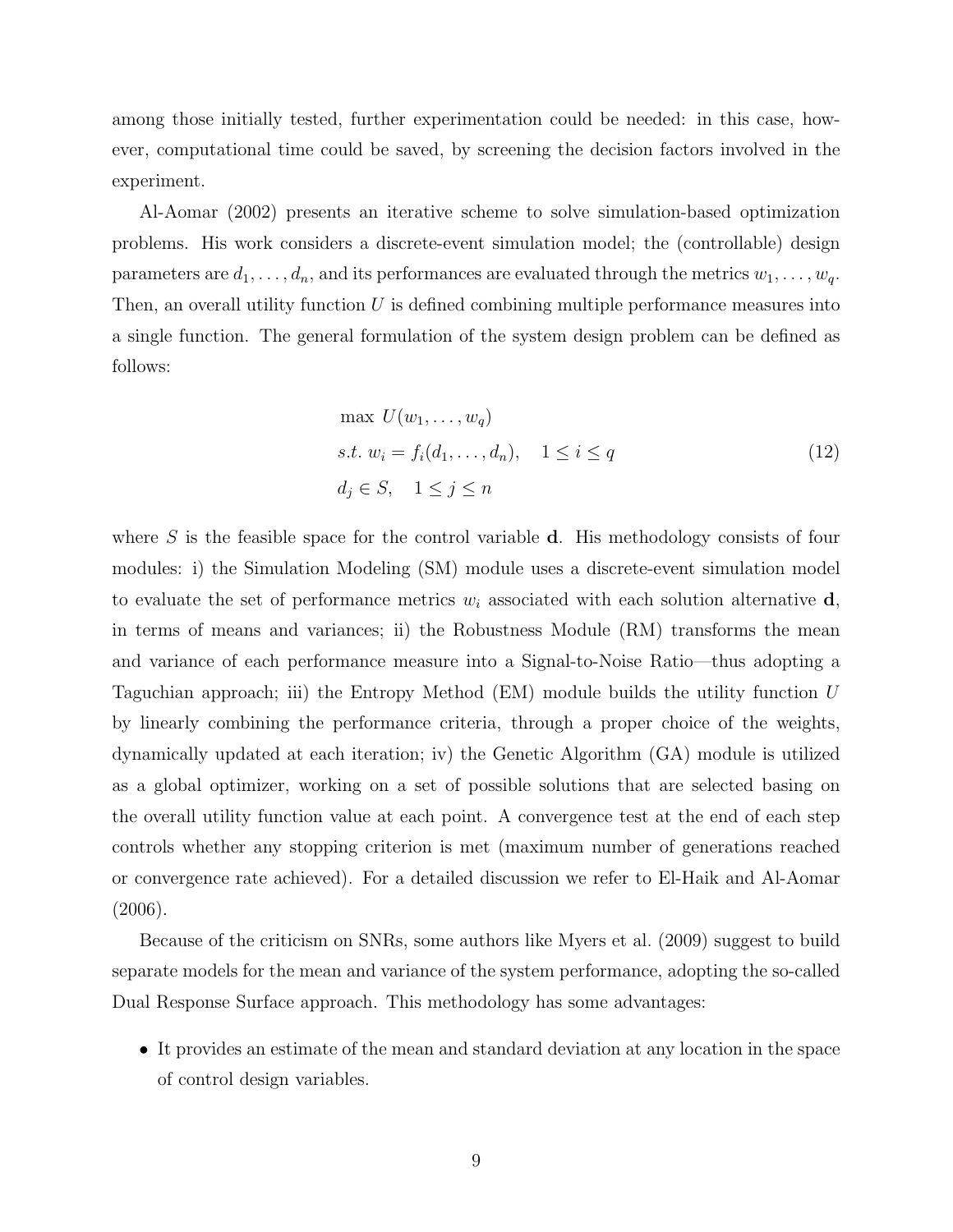- Some insight can be gained regarding the roles of these variables in controlling process mean and variance.
- It could be easily integrated into process optimization based on a squared error loss criterion,  $\hat{E}_{\bf e}(w - T)^2 = [\hat{E}_{\bf e}(w) - T]^2 + \hat{\sigma}_{\bf e}^2(w)w$  or the maximization of an estimated quantile  $\hat{E}_{{\bf e}}(w) - 2\hat{\sigma}_{{\bf e}}(w)$  in the Taguchian "larger the better" case, or the minimization of  $\widehat{E}_{\mathbf{e}}(w) + 2\widehat{\sigma}_{\mathbf{e}}(w)$  in the Taguchian "smaller the better" case.
- It allows the use of constrained optimization; that is, choosing a target value of  $\hat{\mu}_{\mathbf{e}}[w(\mathbf{d}, \mathbf{e})]$  or—better to say—a threshold T below which one cannot accept the solution. Therefore, the following problem has to be solved:

$$
\min_{\mathbf{d}} \hat{\sigma}_{\mathbf{e}}^2[w(\mathbf{d}, \mathbf{e})] \quad s.t. \quad \hat{\mu}_{\mathbf{e}}[w(\mathbf{d}, \mathbf{e})] \le T \tag{13}
$$

Several values of T may be used to consider different user's alternatives.

The Dual Response Surface approach has been successfully applied to robust process optimization; see Del Castillo (2007). Quite often, in fact, the purpose is to reach a desired performance for the process that manufactures some products—e.g. by minimizing the cost of operation in a production process, or the variability of a quality characteristic, or by maximizing the throughput of the manufacturing process. Evidently, multiple—and sometimes conflicting—responses are usually considered in practical problems. However, due to noisy data and/or to uncertainty affecting some parameters of the model, achieving robust performances is of interest.

Miró and del Castillo (2004) point out that the classical Dual Response Surface approach takes into account only the uncertainty due to the noise factors; they identify an additional component due to the uncertainty in the parameter estimates. Therefore, they propose an extension of the Dual Response Surface approach, introducing the additional variance of the parameters estimates into an objective function that combines it with the noise factor variance. Optimizing such a function will achieve a process that is robust with respect to both noise factor variation and uncertainty in the parameter estimates. One such function is the variance of the predicted response, where the variance is now taken with respect to both the parameter estimates of the model and the noise factors.

Robustness is also a central issue in design optimization. Many engineering applications have to deal with the uncertainty which affects the components of the system under design;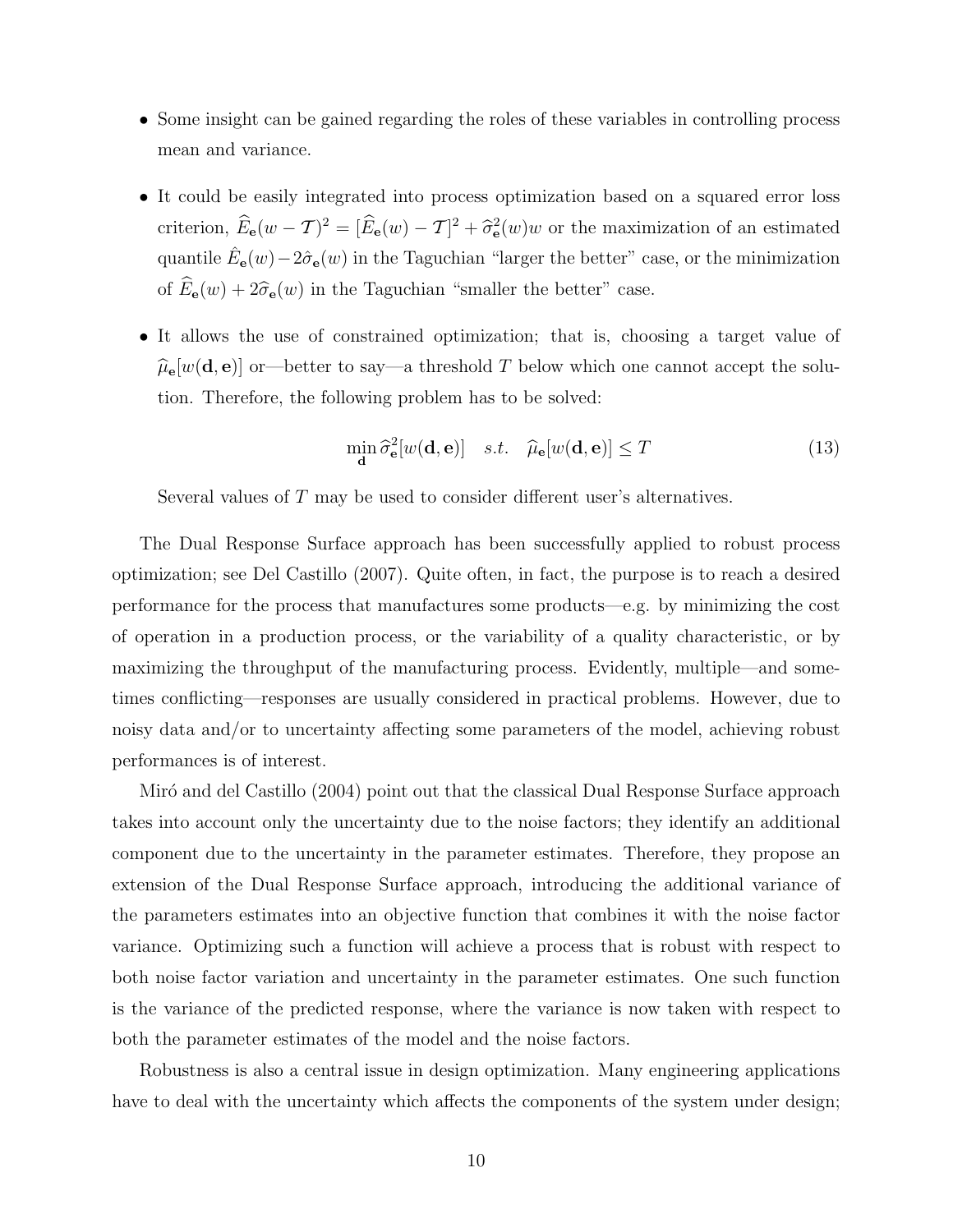ignoring the source of uncertainty and assuming some parameters to be exactly known and constant might cause the designed system not to be adequate whenever the environmental setting changes.

Bates et al. (2006) compare different methods to perform robust optimization, applying them to solve robust design optimization of a mechanical component: the objective is to achieve a given mean cycle time while minimizing the standard deviation of the cycle time. The authors discuss the following issues: the Taguchian approach, using a crossed-array design and maximizing the SNR; the Response Model analysis, involving both decision and environmental factors, and accounting for factor interactions; and the Dual Response Surface approach. They propose a framework called Stochastic Emulator Strategy, consisting of the following building blocks: (i) DoE, using an array that includes both design and noise factors; they prefer space-filling designs (such as LHS) or lattice designs rather than orthogonal arrays or fractional factorials, to achieve more uniform coverage of the input space. (ii) Metamodel (or emulator, as they called it) fitting, to represent the relationship among all factors disregarding whether they are decision or environmental factors—and the chosen response. (iii) Metamodel prediction, to estimate the mechanical component cycle time for a given set of factor values and evaluate the effect of noise on the output by studying how it behaves when subjected to small changes in factor values. (iv) Optimization process, minimizing the output variance with a target value for the mean cycle time.

Lee and Park (2006) present a methodology—based on Kriging metamodels—to tackle robust optimization in deterministic simulation-based systems. They use simulated annealing to solve the optimization problem. The approach is basically the one proposed by Taguchi, employing mean and variance as statistics to study the insensitivity of the response to possible variations in the noise factors.

The use of Kriging as an approximation technique is justified because Kriging provides reliable approximation models of highly nonlinear functions, and this feature is even more useful in robust optimization than it is in classical optimization because in general the nonlinearity of the response variance could be higher than that of the mean. Kriging is also recommended by Jin et al. (2003), who compare some metamodeling techniques and based on the results of some tests performed on both mathematical functions and a more complex case study—they conclude that Kriging models provide higher accuracy than the other alternatives. However, Allen et al. (2003) notice that regression modeling should not be quickly discarded for cases in which the number of runs is particularly low.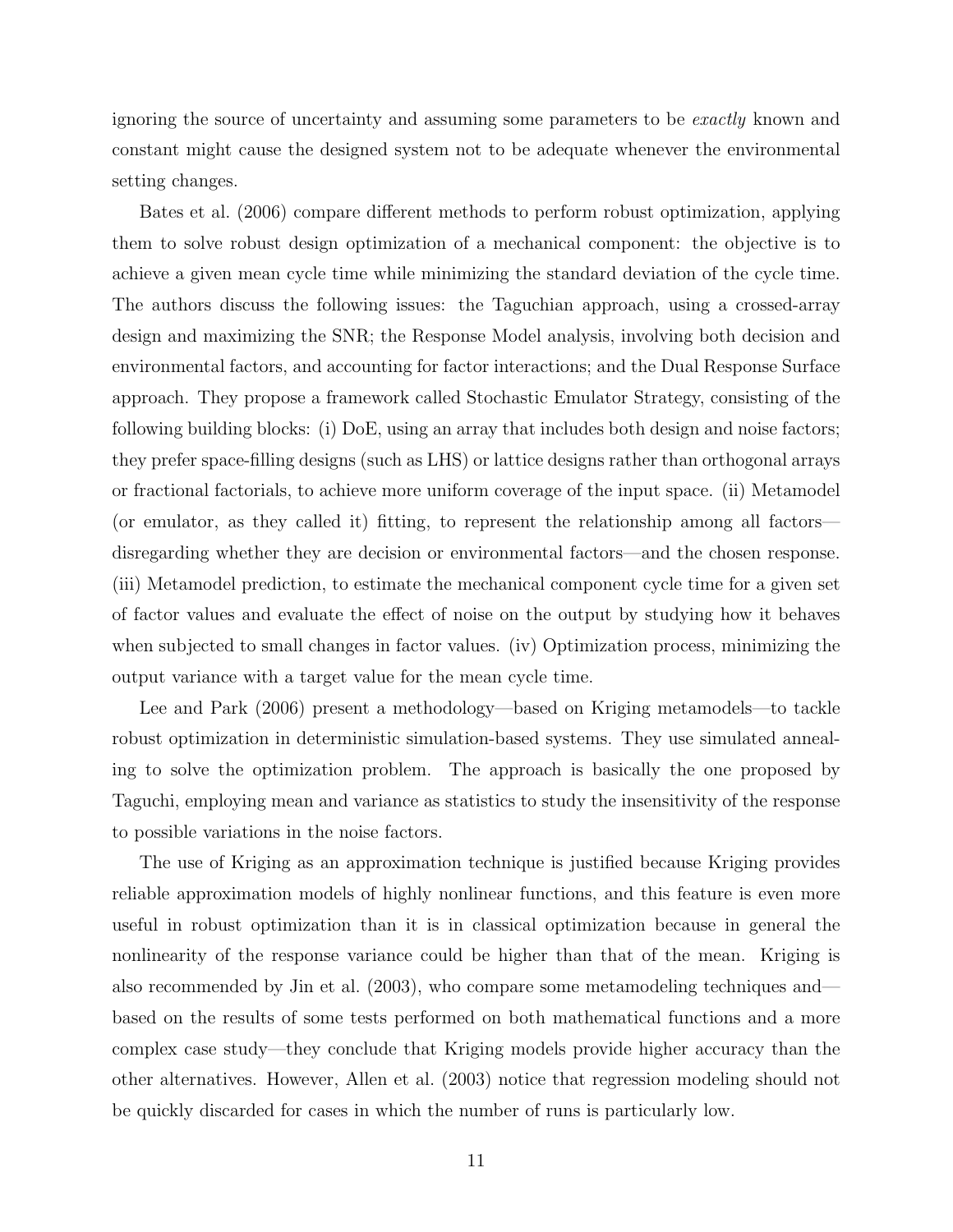Lee and Park aim at determining a design point **d** providing a target response value  $\overline{\mu}_w$ with the smallest variation  $\sigma_w^2$ . Therefore they formulate the robust optimization problems as follows:

$$
\min \quad \sigma_w^2 \tag{14}
$$

$$
s.t. \quad \mu_w \le \overline{\mu}_w \tag{15}
$$

Because the analytical computation of the mean and variance of a given response  $w$  is not always possible (too time expensive or too difficult), Lee and Park approximate these two statistics by means of the first-order Taylor expansion:

$$
\mu_w \approx w(\mathbf{d}, \mathbf{e})_{\bar{\mathbf{d}}, \bar{\mathbf{e}}}
$$
\n(16)

$$
\sigma_w \approx \sum_{i=1}^{n_d} \left(\frac{\partial w}{\partial d_i}\right)_\mathbf{\bar{d}}^2 \sigma_{d_i}^2 + \sum_{j=1}^{n_e} \left(\frac{\partial w}{\partial e_j}\right)_\mathbf{\bar{e}}^2 \sigma_{e_j}^2 \tag{17}
$$

where  $\bar{\mathbf{d}}$  and  $\bar{\mathbf{e}}$  denote the mean vectors of the control and noise factors, and  $\sigma_{d_i}^2$  and  $\sigma_{e_j}^2$ represent the variance of the *i*-th control variable and the *j*-th noise variable. However,  $(16)$ and (17) are valid approximations only for monotonic functions, which is usually a property difficult to ascertain when working with black-box simulation models.

The following issues emerge from Lee and Park (2006):

- The authors fit one *single* metamodel over the control-by-noise factors space. They suggest that this metamodel be highly accurate, because it will be used to derive the approximation model for the variance.
- To derive a model for the mean of the response, they use the approximation provided by (16), applying it to the metamodel computed.
- To derive a model of the variance, they use Monte-Carlo simulations performed not on the simulation model but on the (inexpensive) metamodel obtained in the beginning.
- They point out that post-processing may be necessary because of the nonlinearity both of the mean response and (even more) of its variance, and the approximation errors coming from fitting the metamodel of the variance based on the metamodel of the mean response function. The post-processing consists in solving the following optimization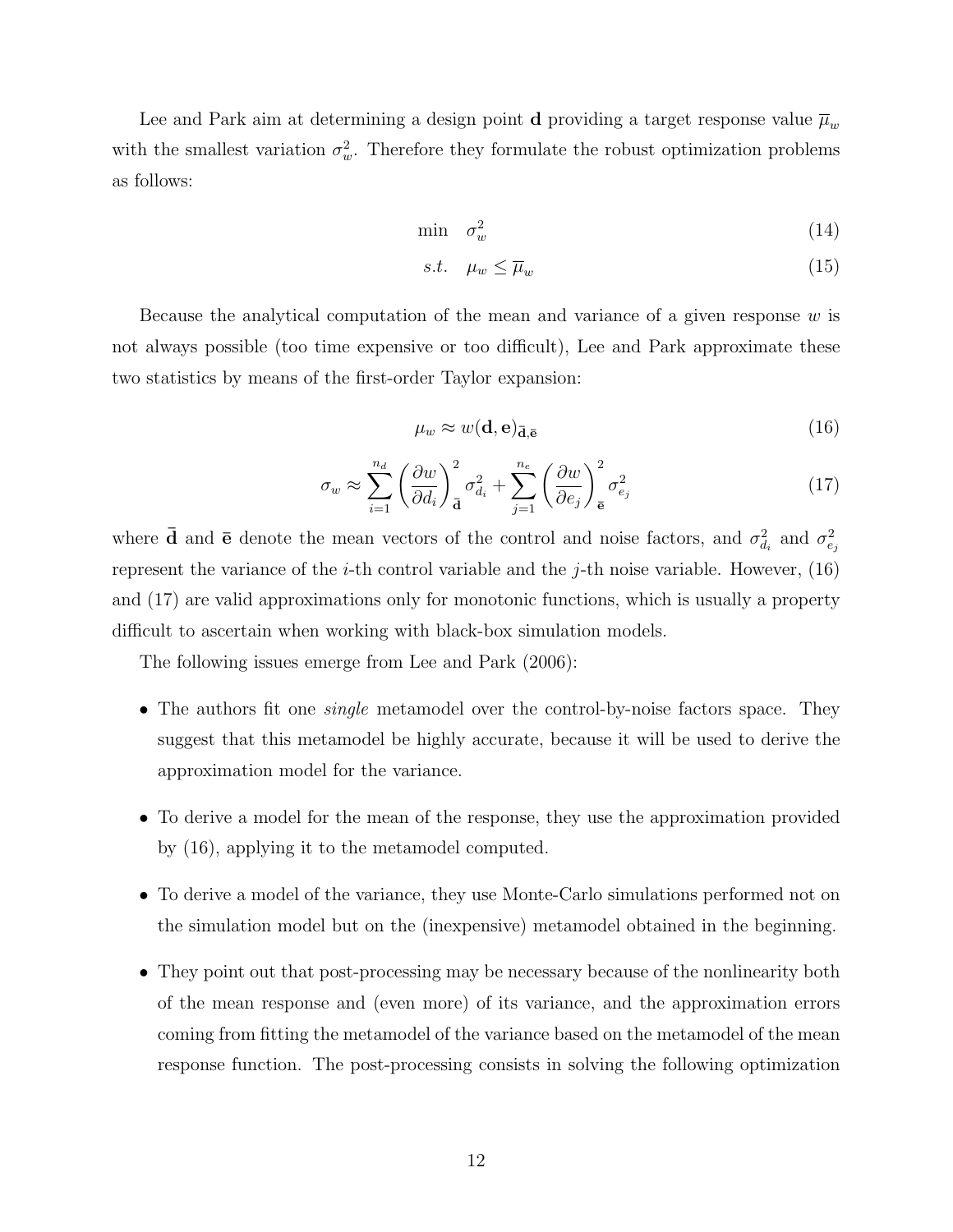problem, restricting the search area to the neighborhood of the optimal solution found so far:

$$
\min \quad \widehat{\sigma}_w^2 = \sum_{i=1}^{n_d} \left(\frac{\partial \widehat{y}}{\partial d_i}\right)^2 \sigma_{d_i}^2 + \sum_{j=1}^{n_e} \left(\frac{\partial \widehat{y}}{\partial e_j}\right)^2 \sigma_{e_j}^2, \tag{18}
$$

$$
s.t. \quad \hat{y}(\mathbf{d}, \mathbf{e})_{\bar{\mathbf{d}}, \bar{\mathbf{e}}} \le \bar{\mu}_w \tag{19}
$$

This post-processing would aim to further refine the robust optimum, but experimental results usually show rather small improvements.

• As a further research topic, they suggest to adopt two *distinct* metamodels, approximating the true response and the true variance. They suggest to adopt this approach for strongly nonlinear models, especially the variance model.

## 3. Robust Optimization and Kriging metamodels

The purpose of the section is to integrate the description of Kriging within our framework for robust simulation-optimization discussed in the main paper. We still interpret the simulated system from the Taguchian viewpoint, but use Kriging as a metamodeling technique.

In this section we describe the characteristics of the Kriging metamodeling technique in more general terms than in the main paper, adopting a notation which goes beyond the one characterizing our robust methodology. We also refer to Sacks et al. (1989) and Santner et al. (2003) for a detailed exposition of both theory and implementation of Kriging.

A Kriging model is

$$
y(\mathbf{x}) = f(\mathbf{x}) + Z(\mathbf{x}), \qquad (20)
$$

where  $f(\mathbf{x})$  is a function of the *n*-dimensional x that is a global model of the original function, and  $Z(\mathbf{x})$  is a stochastic process with zero mean and non-zero variance that represents a local deviation from the global model. Usually,  $f(\mathbf{x})$  is

$$
f(\mathbf{x}) = \sum_{i=0}^{p} \beta_i f_i(\mathbf{x})
$$
\n(21)

where  $f_i: \mathbb{R}^n \to \mathbb{R}, i = 0, \ldots, p$ , are polynomial terms (typically of zero, first or second order). The coefficients  $\beta_i$ ,  $i = 1, \ldots, p$ , are regression parameters. The  $p + 1$  regression functions can be regarded as components of a vector

$$
\mathbf{f}(\mathbf{x}) = [f_0(\mathbf{x}), \dots, f_p(\mathbf{x})]^T
$$
 (22)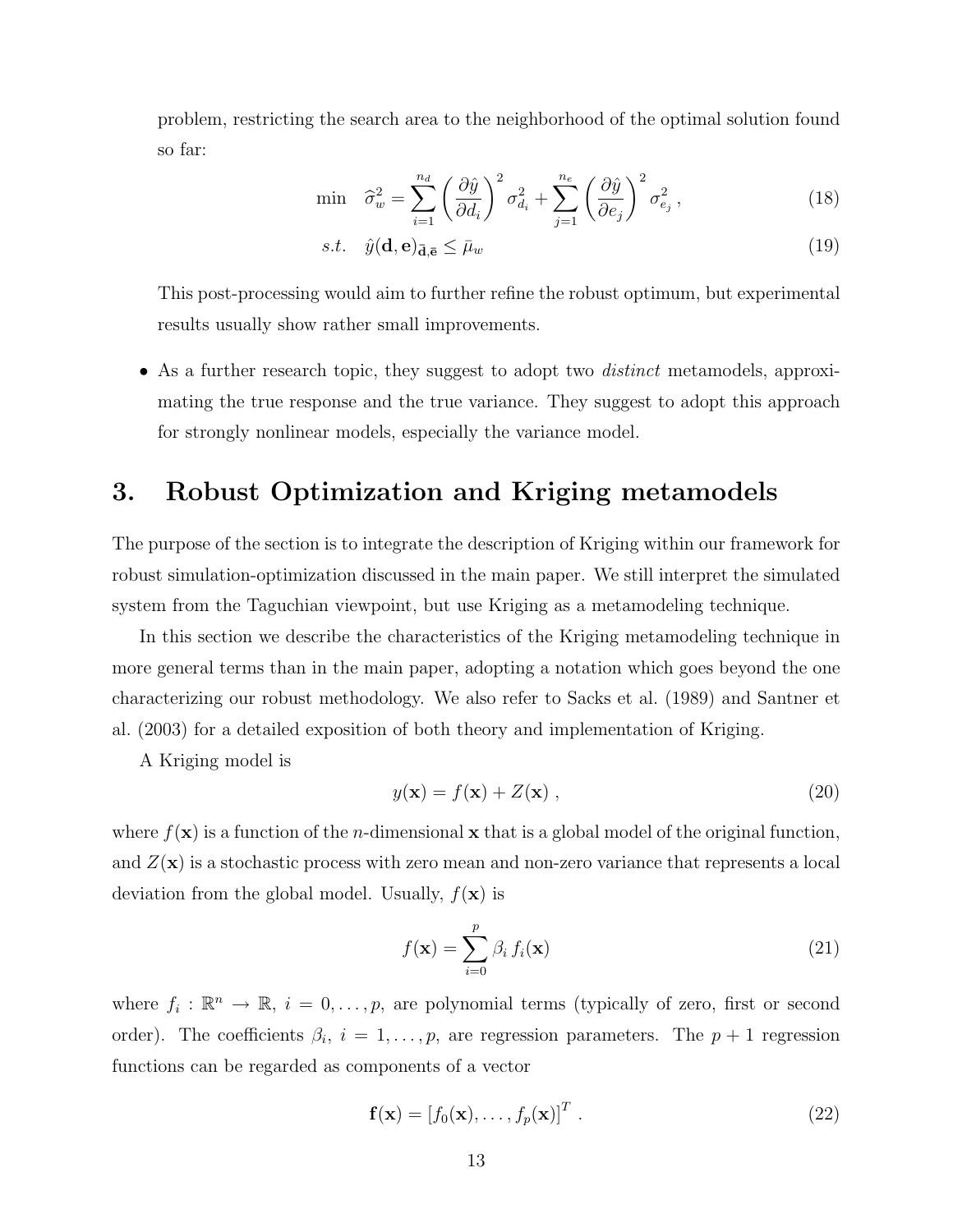Suppose the design sites are  $(\mathbf{x}_1,\ldots,\mathbf{x}_{N_s})$ , where  $\mathbf{x}_i \in \mathbb{R}^n$ ,  $i = 1,\ldots,N_s$ . Then we can compute the matrix **F** by evaluating the vector  $f(x)$  at the design sites, thus obtaining:

$$
\mathbf{F} = \begin{bmatrix} f^T(\mathbf{x}_1) \\ \vdots \\ f^T(\mathbf{x}_{N_s}) \end{bmatrix} = \begin{bmatrix} f_0(\mathbf{x}_1), \ \ldots, \ f_p(\mathbf{x}_{N_s}) \\ \vdots \ \vdots \\ f_0(\mathbf{x}_1), \ \ldots, \ f_p(\mathbf{x}_{N_s}) \end{bmatrix} .
$$
 (23)

The covariance of  $Z(\mathbf{x})$  is:

$$
Cov[Z(\mathbf{x}_j), Z(\mathbf{x}_k)] = \sigma^2 \mathbf{R}(\mathbf{x}_j, \mathbf{x}_k), \qquad j, k = 1, \dots, N_s
$$
 (24)

where  $\sigma^2$  is the so-called process variance and **R** is the correlation matrix with elements  $R_{jk} = R_{\theta}(\mathbf{x}_j, \mathbf{x}_k)$ , representing the correlation function between any two of the  $N_s$  samples  $\mathbf{x}_j$  and  $\mathbf{x}_k$ , with unknown parameters  $\theta$ . **R** is a symmetric matrix of dimension  $N_s \times N_s$ , with diagonal elements equal to 1. The form of the correlation function  $R_{\theta}(\mathbf{x}_j, \mathbf{x}_k)$  can be chosen among a variety of functions proposed in the literature. Yet, the exponential family is used most frequently

$$
R_{\theta,p}(\mathbf{x}_j, \mathbf{x}_k) = \prod_{i=1}^n \exp\left(-\theta_i |x_{ji} - x_{ki}|^{p_i}\right) \tag{25}
$$

where *n* is the dimension of the input variable. When  $p_i = 2$ , then (25) is called the Gaussian correlation function. The parameters  $p_i$  determine the smoothness of the correlation function; e.g.,  $p_i = 2$  implies an infinitely differentiable function.

The Kriging predictor can be written as a linear combination of the observed responses:

$$
y(\mathbf{x}) = \mathbf{c}^T(\mathbf{x})\mathbf{y}_s,\tag{26}
$$

where  $y_s$  is the vector of the response function evaluated at the  $N_s$  design sites,  $y_s$  =  $[y(\mathbf{x}_1), \ldots, y(\mathbf{x}_{N_s})]^T$ . The weights  $\mathbf{c}(\mathbf{x})$  are obtained by minimizing the Mean Squared Error (MSE), which is given by

$$
MSE[y(\mathbf{x})] = E\left[\left(\mathbf{c}^{T}(\mathbf{x})\mathbf{y}_{s} - y(\mathbf{x})\right)^{2}\right].
$$
\n(27)

In order to keep the predictor unbiased, the following constraint has to be satisfied:

$$
\mathbf{F}^T \mathbf{c}(\mathbf{x}) = \mathbf{f}(\mathbf{x}) \,. \tag{28}
$$

It can be proven that the MSE in (27) can be rewritten as

$$
MSE[y(\mathbf{x})] = \sigma^2[1 + \mathbf{c}^T(\mathbf{x})\mathbf{R}\mathbf{c}(\mathbf{x}) - 2\mathbf{c}^T(\mathbf{x})\mathbf{r}(\mathbf{x})]
$$
(29)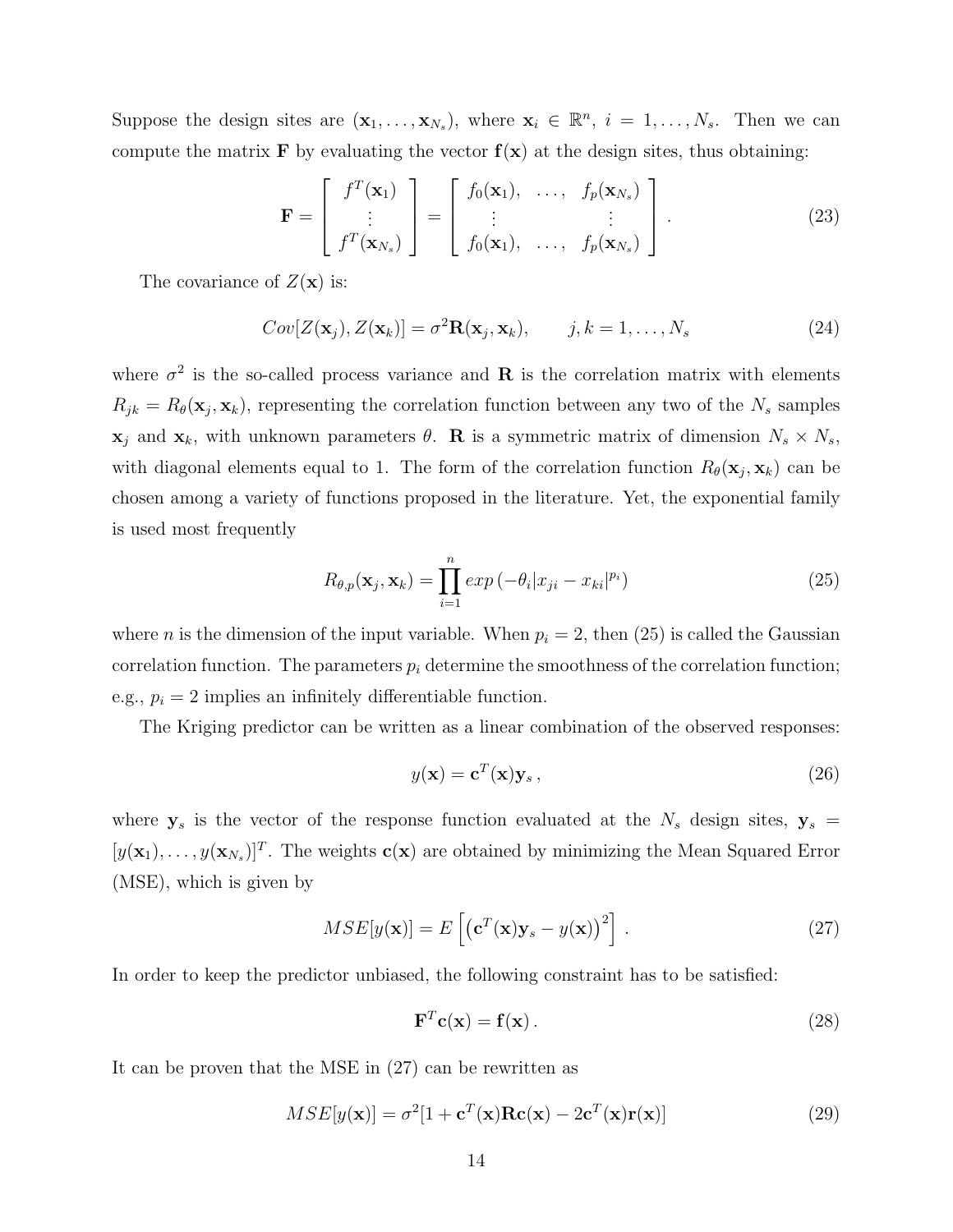where  $\mathbf{r}(\mathbf{x}) = [R(\mathbf{x}_1, \mathbf{x}), \dots, R(\mathbf{x}_{N_s}, \mathbf{x})]^T$  is the vector of the correlations between  $Z(\mathbf{x}_i)$  and  $Z(\mathbf{x})$ . Minimizing the MSE in (29) with respect to  $c(\mathbf{x})$  under the constraint (28) gives the Kriging predictor

$$
\widehat{y(\mathbf{x})} = \widehat{\mathbf{c}}^T(\mathbf{x})\mathbf{y}_s = \widehat{\mathbf{r}}^T \widehat{\mathbf{R}}^{-1} (\mathbf{y}_s - \mathbf{F}\widehat{\boldsymbol{\beta}}) + \mathbf{f}^T \widehat{\boldsymbol{\beta}},
$$
\n(30)

where

$$
\widehat{\boldsymbol{\beta}} = (\mathbf{F}^T \widehat{\mathbf{R}}^{-1} \mathbf{F})^{-1} \mathbf{F}^T \widehat{\mathbf{R}}^{-1} \mathbf{y}_s
$$
\n(31)

follows from the Generalized Least-Squares (GLS) criterion or the Maximum Likelihood Estimation (MLE) criterion.

Assuming the stochastic process  $Z(x)$  to be Gaussian, MLE maximizes a likelihood function using numerical optimization techniques to determine an estimate  $\widehat{\theta}$  (Sacks et al., 1989). The likelihood function depends on the coefficients  $\beta$  in the regression model, the process variance  $\sigma^2$ , and the correlation parameters  $\boldsymbol{\theta}$ . Given the correlation parameters  $\theta$  and hence R, the MLE of  $\beta$  is given by (31), and the MLE of  $\sigma^2$  is given by

$$
\widehat{\sigma}^2 = \frac{1}{N_s} (\mathbf{y}_s - \mathbf{F}\widehat{\boldsymbol{\beta}})^T \mathbf{R}^{-1} (\mathbf{y}_s - \mathbf{F}\widehat{\boldsymbol{\beta}}).
$$
 (32)

Therefore, the MLE of R follows from

$$
\min_{\theta} (\det \mathbf{R})^{1/N_s} \hat{\sigma}^2 ; \tag{33}
$$

this is a global nonlinear optimization problem, which requires a heuristic procedure for its solution.

In our study, we estimate Kriging models using algorithms and functions of the MATLAB DACE Toolbox (see Lophaven et al., 2002), which includes some heuristics to solve the problem in (33), and offers some support for experimental designing.

In our own experiments we use so-called *ordinary Kriging* 

$$
y(\mathbf{x}) = \mu + Z(\mathbf{x})\tag{34}
$$

where  $\mu = \beta_0$  and  $f_0 \equiv 1$ .

## 4. Examples

A set of inventory problems based on the Economic Order Quantity (EOQ) model provides a first group of examples we use to illustrate and test our methodology (as documented in the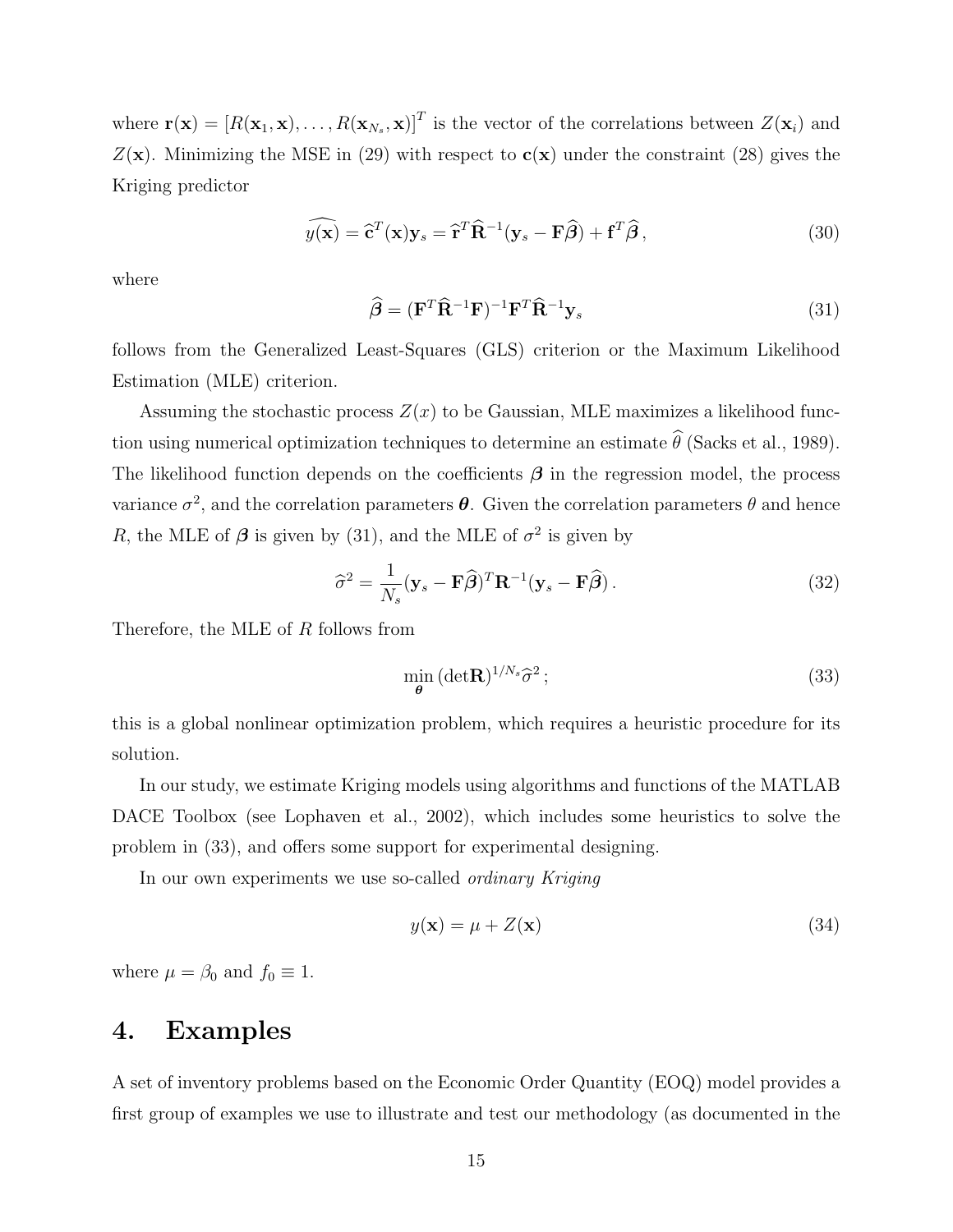main paper). In spite of its simplicity—and maybe even thanks to that simplicity—it helps to describe each step of the heuristic procedure, and the computational results are easy to understand. The main characteristics of these models are described in the main paper. In subsection 4.1 we detail the computational results for the robust EOQ model with uncertain demand rate and cost coefficients. Subsection 4.2 introduces another example taken from Bertsimas et al. (2010).

### 4.1 Robust optimization with uncertain demand rate and cost coefficients

Inspired by Borgonovo and Peccati (2007), we extend our robust formulation of the EOQ model such that it accounts for fixed but uncertain cost parameters. So the number of environmental factors increases from one (demand rate) to three (holding and set-up costs, besides demand rate). We assume that all the environmental factors follow normal distributions, with mean equal to the nominal value (the value when no uncertainty is assumed; namely,  $\mu_h = 0.3$  for the holding cost,  $\mu_K = 12000$  for the set-up cost, and  $\mu_a = 8000$  for the demand rate); the standard deviation of each factor is equal to 10% of the nominal value; we resample negative values; we assume that the three factors are independent.

#### 4.1.1 1L-KM approach

We again adopt a crossed design, combining a uniform space filling design of size  $n_Q = 10$ for the decision factor Q and a LHS design of size  $n_e = 120$  for the three-dimensional space of the environmental factors  $a, K$ , and  $h$ .

Next we average over the environmental factors to derive a set of  $n_Q$  output values for both the mean and the standard deviation, using (18) and (19) in the main paper with  $n_a$ replaced by  $n_e$ . Based on these I/O data, we fit one Kriging metamodel for each of the two outputs; see the solid curve in Figures 1 and 2, which also displays the true cost function obtained from

$$
E(C) = \left(\frac{\mu_K}{Q} + c\right)\mu_a + \frac{\mu_h Q}{2},\tag{35}
$$

and the true standard deviation computed through

$$
\sigma_C = \sqrt{\sigma_a^2 \left( c^2 + \frac{2c\mu_K}{Q} + \frac{\sigma_K^2 + \mu_K^2}{Q^2} \right) + \frac{\mu_a^2 \sigma_K^2}{Q^2} + \frac{\sigma_h^2 Q^2}{4}}.
$$
\n(36)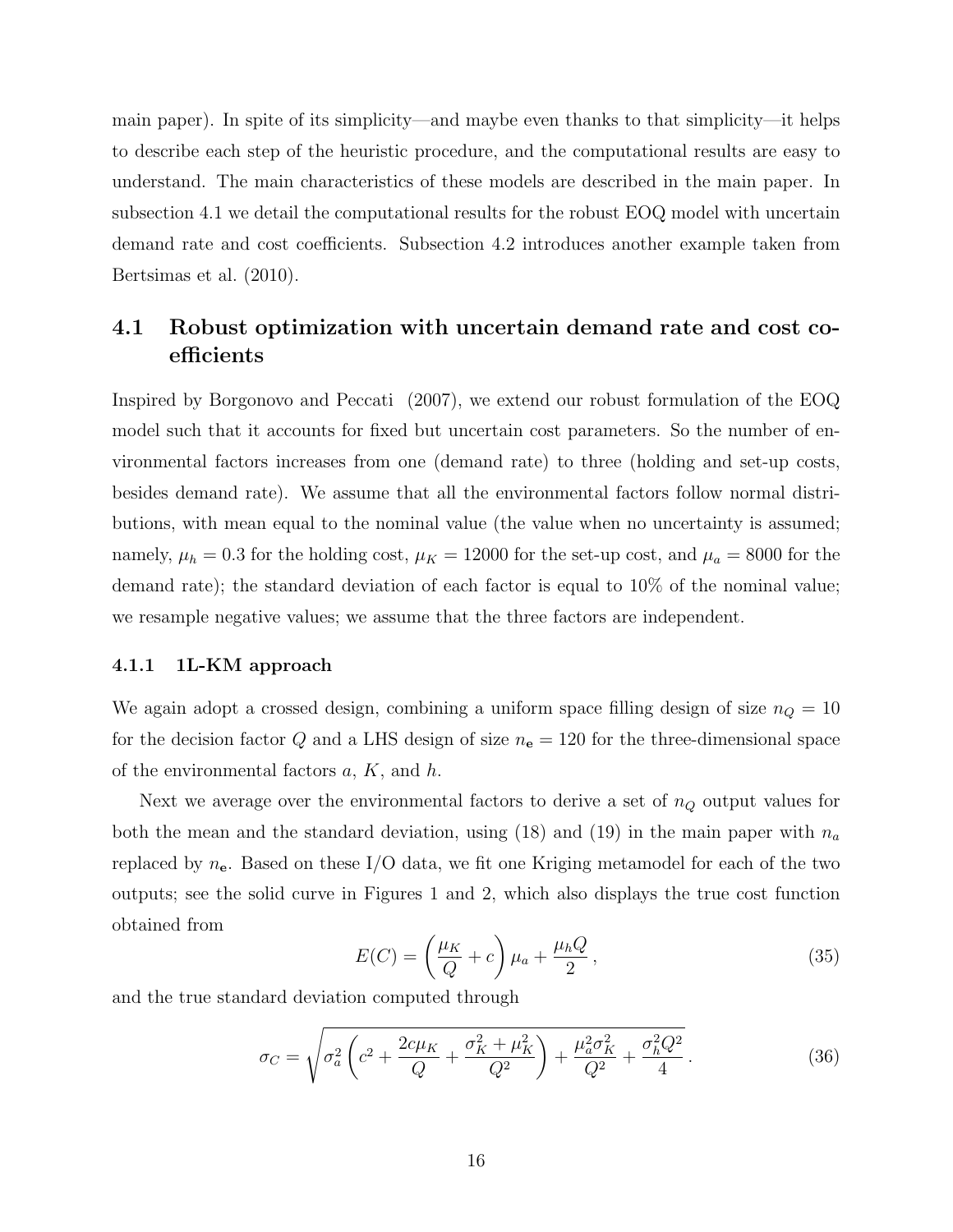We use leave-one-out cross-validation to validate our two metamodels. Based on the relative prediction errors which are smaller than 1%, we decide to accept both metamodels.

We let the threshold  $T$  vary in the interval [8200, 8600] (the same as for the EOQ model with uncertain demand rate only), which gives the estimated Pareto frontier in Figure 3.

#### 4.1.2 2L-KM approach

Following the 2L-KM approach, we first build a LHS design for the four input factors, without distinguishing between decision and environmental factors; we choose a design of size  $n = 1200$  (we keep the same sample size as in the 1L-KM approach).

We run the simulation model over these  $n$  input combinations, and collect the corresponding output values  $C_i$   $(i = 1, ..., n)$ . Next, we fit a Kriging metamodel based on these  $n \text{ I/O combinations.}$  We produce a bigger DOE by crossing a uniform space filling design for the order quantity Q and a LHS design for the three environmental factors, accounting for their distribution; the overall design size is  $N = N_Q \times N_e = 30 \times 200 = 6000$ . Notice that the bigger value for  $N$  does not imply a computationally expensive task, because we use this bigger design to compute Kriging predictions instead of running the simulation model.

Next we compute the sample average of cost predictions through (22) in the main paper and the sample standard deviation of cost through (23) in the main paper, and derive two Kriging metamodels; namely, one for the expected cost and one for the cost standard deviation; see again Figures 1 and 2. We validate these metamodels through leave-oneout cross-validation. As noticed in the EOQ example with uncertain demand rate, both metamodels give small relative prediction errors; namely, around 10<sup>−</sup><sup>6</sup> .

Finally, we take 100 equally spaced values of the threshold T in the interval  $[8200, 8600]$ , and collect the corresponding optimal solutions to estimate the Pareto frontier; see again the dashed curve in Figure 3.

#### 4.1.3 Bootstrapped confidence regions

To analyze the variability in the optimal solutions of the Pareto frontier, we apply bootstrapping, as discussed in Section 4.2 in the main paper. Therefore, we derive the bootstrapped output data and use them to fit  $B$  pairs of bootstrapped Kriging metamodels. We use these bootstrapped metamodels to derive the rectangular confidence regions for two points on the original estimated Pareto curve. Part (a) of Figure 4 corresponds with the relatively small threshold value  $T = 8250$  so  $\widehat{Q}^+ = 25531.91$  for the 1L-KM approach and  $\widehat{Q}^+ = 29943.98$  for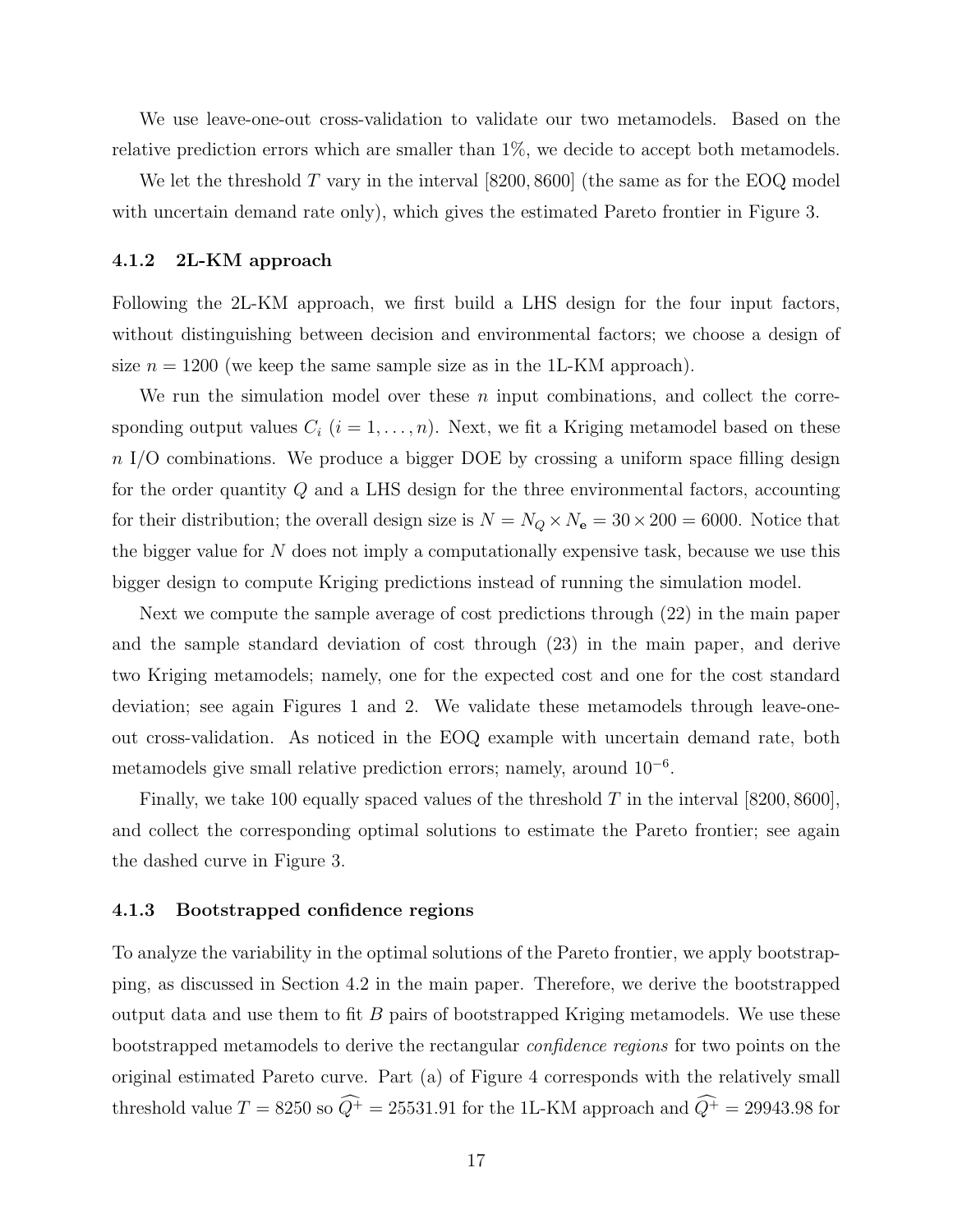the 2L-KM approach; part (b) corresponds with the larger threshold value  $T = 8600$  so we obtain the smaller  $\widehat{Q}^+ = 25291.39$  for 1L-KM and  $\widehat{Q}^+ = 24001.84$  for 2L-KM. Both Kriging approaches give confidence regions that cover the true point, although the confidence region associated with 2L-KM is smaller—which confirms what we have already observed in Section 5.2 in the main paper.

Again, we notice that there is still a probability of violating the threshold on the standard deviation for some elements of the Pareto frontier. Therefore, the manager may prefer to implement a solution providing a relatively small probability of becoming infeasible (estimated through the confidence region), accepting higher costs.

#### 4.2 Bertsimas et al.'s example

Besides uncertainties in coefficients or parameters, uncertainties can result from implementation errors; i.e. models cannot be implemented to infinite precision (Stinstra and den Hertog (2008)). Therefore, in the optimization process, the decision maker could account for both these aspects. In this section, we consider an example proposed by Bertsimas et al. (2010) including both sources of uncertainty.

Let  $f(\mathbf{x}, \hat{\mathbf{p}})$  be the planned cost of design vector x where  $\hat{\mathbf{p}}$  is an estimator of the true problem coefficient **p**. Because  $\hat{\mathbf{p}}$  is an estimate, the true coefficient **p** may turn out to be  $\hat{\mathbf{p}} + \Delta \mathbf{p}$  where  $\Delta \mathbf{p}$  is the additive parameter uncertainty. Often, the *design* optimization problem

$$
\min_{x} f(\mathbf{x}, \widehat{\mathbf{p}}) \tag{37}
$$

is solved ignoring the presence of uncertainties.

Bertsimas et al. consider problem (37) where both  $\Delta p \in \mathbb{R}^m$  and implementation errors  $\mathbf{x} \in \mathbb{R}^n$  are present, while further assuming that  $\Delta z = \begin{pmatrix} \Delta x \\ \Delta p \end{pmatrix}$  lies within the uncertainty set

$$
\mathcal{U} = \{ \Delta \mathbf{z} \in \mathbb{R}^{n+m} \mid \|\Delta \mathbf{z}\|_2 \le \Gamma \}
$$
\n(38)

where  $\Gamma > 0$  is a scalar describing the size of the errors or perturbations. Those authors seek a design  $x$  that minimizes the worst-case cost given a perturbation in  $U$  whereas, according to Section 2 in our main paper, we seek a design that minimizes expected (mean) cost under a constraint on the variability of this cost.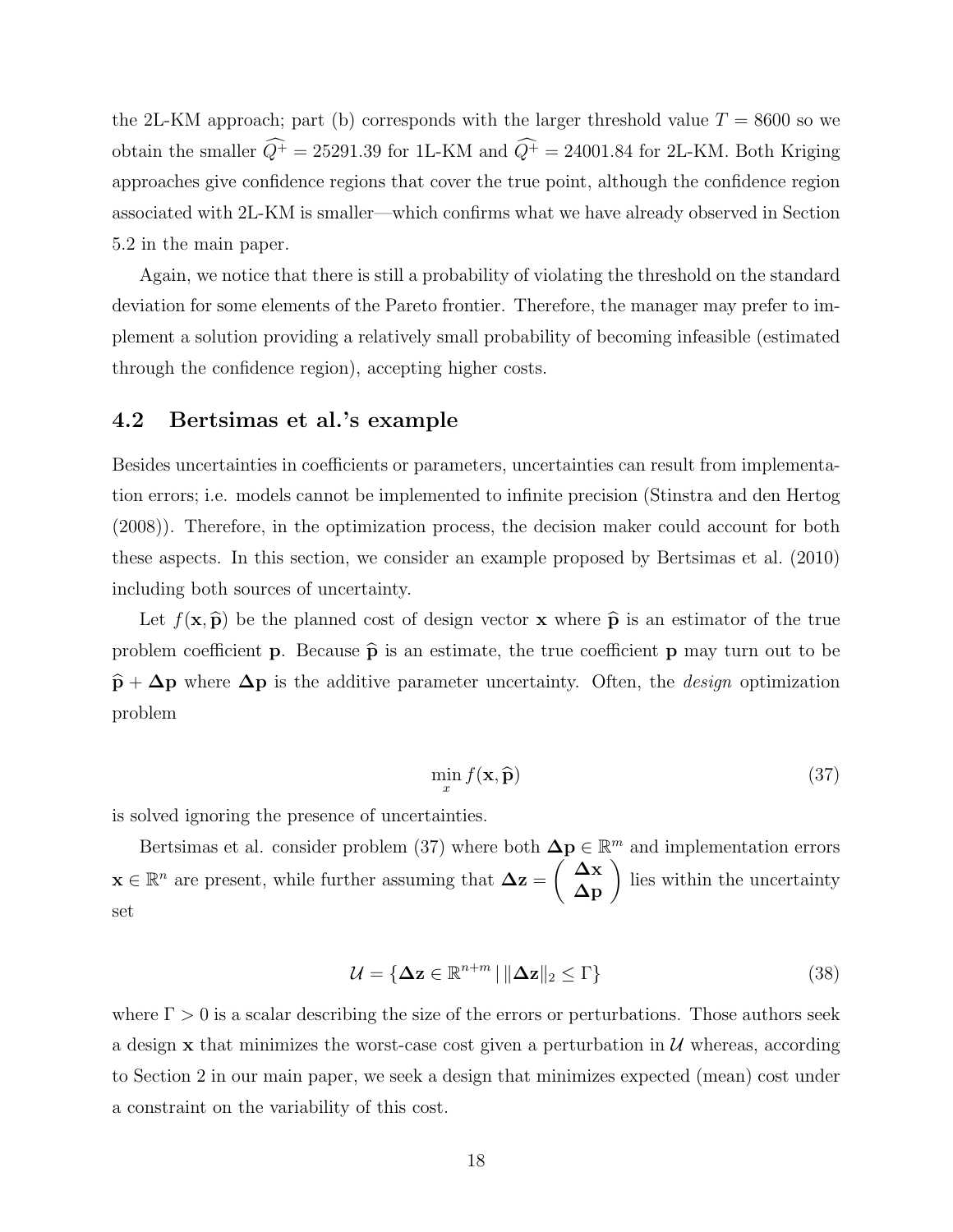The Bertsimas et al.' example consists of the following polynomial function:

$$
f(x_1, x_2) = 2x_1^6 - 12.2x_1^5 + 21.2x_1^4 + 6.2x_1 - 6.4x_1^3 - 4.7x_1^2 + x_2^6 - 11x_2^5
$$
  
+43.3x\_2^4 - 10x\_2 - 74.8x\_2^3 + 56.9x\_2^2 - 4.1x\_1x\_2 - 0.1x\_2^2x\_1^2 + 0.4x\_2^2x\_1 + 0.4x\_1^2x\_2 =  
= 
$$
\sum_{r>0, s>0}^{r+s \le 6} c_{rs} x_1^r x_2^s.
$$
 (39)

The case study considers the uncertainty in each of the 16 coefficients of the objective function; i.e. the objective function is

$$
\tilde{f}(x_1, x_2) = \sum_{r>0, s>0}^{r+s\leq 6} c_{rs} (1+0.05\Delta p_{rs}) x_1^r x_2^s.
$$
\n(40)

where  $\Delta p$  is the vector of uncertain parameters; the robust optimization problem considers also the implementation errors and has to minimize the following objective function

$$
\tilde{f}(x_1 + \Delta x_1, x_2 + \Delta x_2). \tag{41}
$$

The vector 
$$
\Delta z = \begin{pmatrix} \Delta x_1 \\ \Delta x_2 \\ \Delta p \end{pmatrix}
$$
 is used to define the following uncertainty set  
\n
$$
\mathcal{U}_f = \{ \Delta z \in \mathbb{R}^{18} \mid ||\Delta z||_2 \le 0.5 \}
$$
\n(42)

The problem has two decision variables,  $x_1$  and  $x_2$ , and 18 environmental factors; namely, 2 implementation errors,  $\Delta x_1$  and  $\Delta x_2$ , and 16 coefficients uncertainties  $\Delta p$ . Therefore, the uncertainty set  $\mathcal{U}_f$  defined in (42) is a hypersphere of dimension 18.

Whereas Bertsimas et al. focus on worst-case robust optimization, we account for the probability of each specific realization of the vector  $\Delta z$  and apply our robust optimization approach. In order to conduct a computational experiment giving results comparable with those obtained by Bertsimas et al., we consider the same region for uncertainties, and choose a uniform distribution for them.

As we discussed in the main paper, we apply 1L-KM and 2L-KM to the Bertsimas et al.'s example. The 1L-KM approach crosses a space-filling design for the decision factors and a LHS design for the environmental factors; more specifically, we take  $n_d = 100$  equally spaced points in the rectangle  $[0, 5] \times [0, 8]$ —which is the experimental area Bertsimas et al. choose—, and we sample  $n_e = 100$  points from a uniform distribution in the hypercube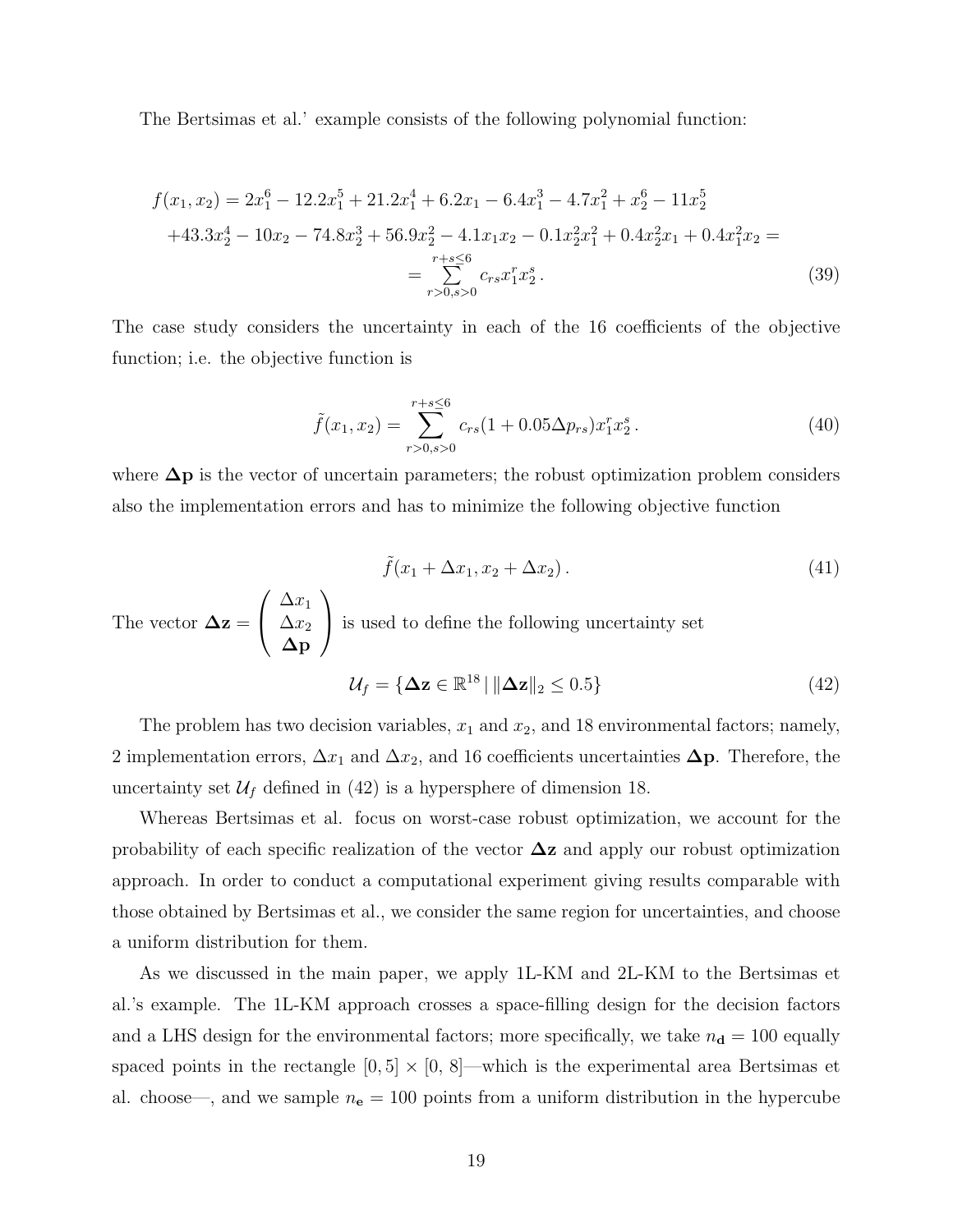[−0.5, 0.5]<sup>18</sup>. The 2L-KM approach starts from a uniform LHS design of size  $n = 1600$  in the entire space of decision-by-environmental factors, to fit the metamodel of the output  $f$ . In the second stage we use a crossed design obtained through a grid of  $N_{\rm d} = 100$  points for the decision factors and a uniform LHS design of  $N_e = 100$  points for the environmental factors.

After deriving the metamodels for the mean and the standard deviation of the output through 1L-KM and 2L-KM, we solve the optimization problem for different values of  $T$  in the interval [3, 20]; this provides an estimated Pareto frontier. Then, we apply the bootstrap procedure to derive a confidence region for the optimal solution resulting from the original estimated Pareto frontier. Figure 5 shows the results obtained for an intermediate threshold value; namely,  $T = 8.58$ . Like the EOQ examples in the main paper, 2L-KM provides a smaller confidence region; both approaches ensure confidence regions which cover the original (i.e., non-bootstrapped) optimal solution and guarantee the optimal solutions to remain feasible despite the metamodel variability.

Bertsimas et al. also provide the global optimum for the nominal problem (when there is no uncertainty on the parameters)  $\mathbf{x}_{opt} = (2.8, 4)$ , with corresponding output  $f(\mathbf{x}_{opt}) =$ −20.8. Computing the prediction of the expected output and its standard deviation on the Kriging metamodels in our approaches gives the following results:  $\hat{y}_{1L-KM}(\mathbf{x}_{opt}) = -2.225$ ,  $\widehat{s}_{1L-KM}(\mathbf{x}_{opt}) = 246.3$ ; and  $\widehat{\overline{y}}_{2L-KM}(\mathbf{x}_{opt}) = 7.436$ ,  $\widehat{s}_{2L-KM}(\mathbf{x}_{opt}) = 111.97$ . Notice that Bertsimas et al. associate a worst-case cost of 450 to the nominal solution  $\mathbf{x}_{opt}$ , which appears compatible with the high standard deviation we obtained from the metamodel approximations.

### References

- Al-Aomar, R. 2002. A Robust Simulation-based Multicriteria Optimization Methodology, Proceedings of the Winter Simulation Conference, Yücesan, E. and Snowdon, C.-H. and Charnes, J. M., Eds. 1931–1939.
- Allen, T.T., M.A. Bernshteyn, and K. Kabiri-Bamoradian. 2003. Constructing Meta-Models for Computer Experiments, J. of Quality Tech. 35 264–274.
- Bates, R. A., R. S. Kenett, D. M. Steinberg, and H. P. Wynn. 2006. Achieving Robust Design from Computer Simulations. Quality Tech. & Quant. Management 3 161–177.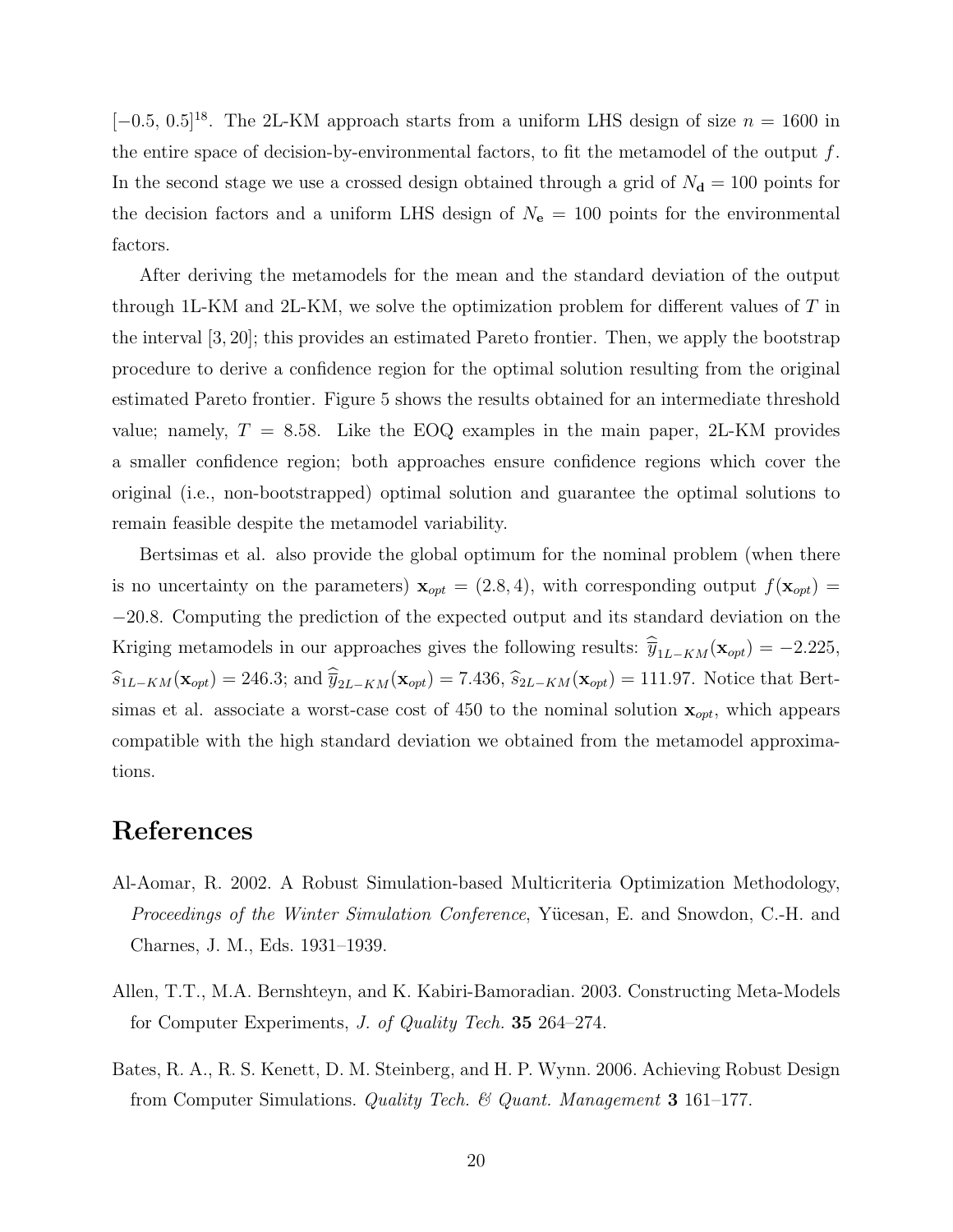- Ben-Tal, A. and A. Nemirovski. 2008. Selected topics in robust convex optimization. Mathematical Programming 112 125–158.
- Bertsimas, D., O. Nohadani, K.M. Teo. 2010. Robust optimization for unconstrained simulation-based problems. *Oper. Res.* **58** 161–178.
- Bertsimas, D. and M. Sim 2004. The Price of Robustness. Oper. Res. 52 35–53.
- Bertsimas, D. and A. Thiele. 2004. A Robust Optimization Approach to Supply Chain Management, Integer Programming and Combinatorial Optimization, Springer, Lecture Notes in Computer Science 3064 86–100.
- Bertsimas, D. and A. Thiele. 2006. A Robust Optimization Approach to Inventory Theory. Operations Research 54 150–168.
- Beyer, H., B. Sendhoff. 2007. Robust optimization—a comprehensive survey. Comput. Methods in Appl. Mech. and Engrg. 196 3190–3218.
- Borgonovo, E., L. Peccati. 2007. Global sensitivity analysis in inventory management. *Inter*national J. of Prod. Econom. **108** 302–313.
- Del Castillo, E. 2007. Process optimization: a statistical approach. Springer, New York.
- Dellino, G., J.P.C. Kleijnen, C. Meloni. 2010. Robust optimization in simulation: Taguchi and Response Surface Methodology. Internat. J. of Prod. Econom. 125 52–59.
- El-Haik, B., and R. Al-Aomar. 2006. Simulation-based lean Six-Sigma and design for Six-Sigma. John Wiley & Sons, Inc., New York.
- Jin, R., Du, X. and W. Chen. 2003. The use of metamodeling techniques for optimization under uncertainty. *Structural Multidisciplinary Optim.* **25** 99–116.
- Kleijnen, J.P.C. and R.G. Sargent. 2000. A methodology for the fitting and validation of metamodels in simulation. *Eur. J. of Oper. Res.* **120** 14–29.
- Lee, K.H., G.J. Park. 2006. A global robust optimization using Kriging based approximation model. J. of the Japan Soc. of Mech. Engrg. 49 779–788.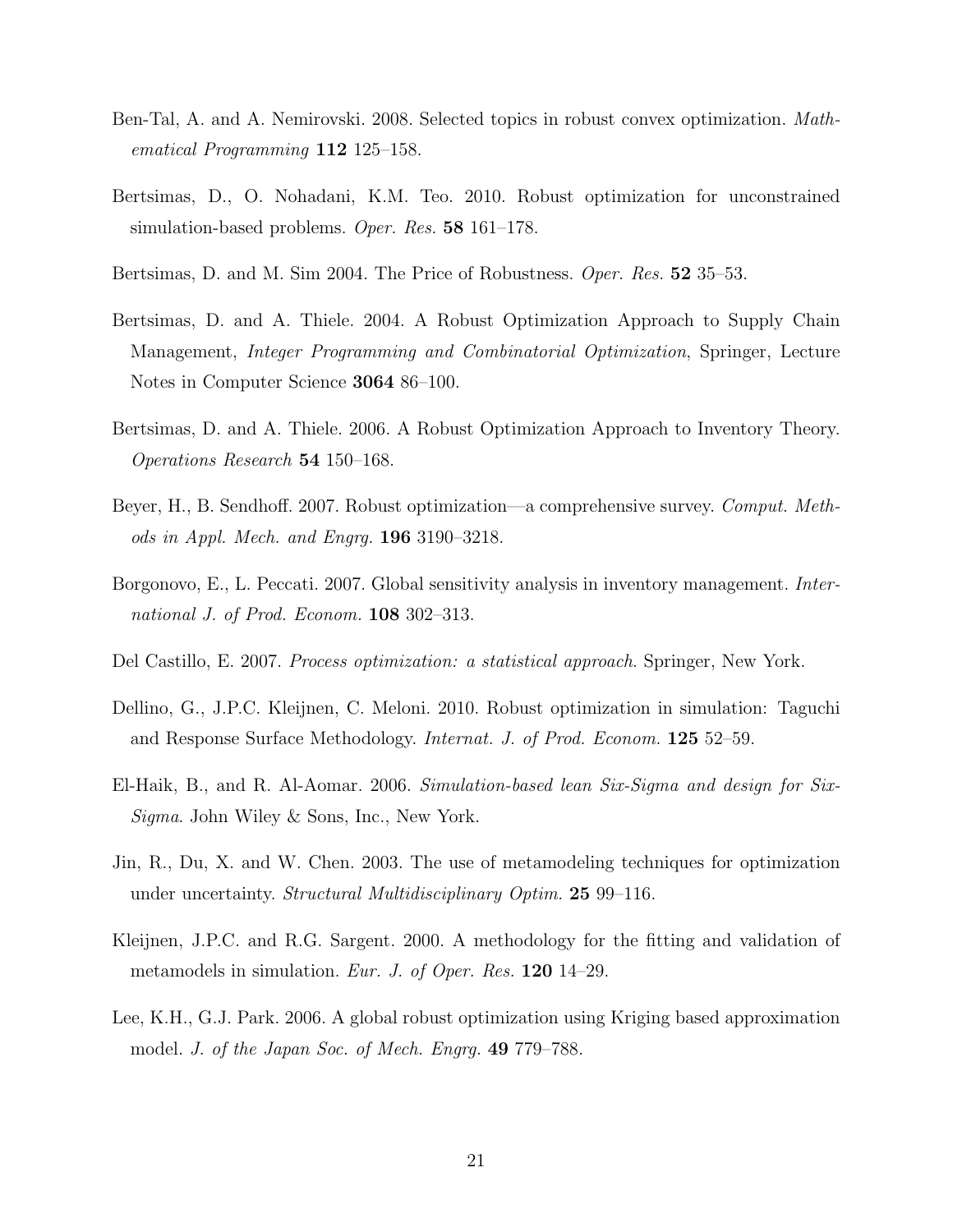- Lophaven, S.N., H.B. Nielsen, J. Søndergaard. 2002. DACE: a MATLAB Kriging toolbox (version 2.0). Technical Report IMM-TR-2002-12, Technical University of Denmark, Lyngby.
- Miró-Quesada, G. and E. del Castillo. 2004. Two Approached for Improving the Dual Response Method in Robust Parameter Design. J. of Quality Tech. 36 154–168.
- Mula, J., Poler, R. and J.P. García-Sabater, and F.C. Lario. 2006. Models for production planning under uncertainty : a review. Internat. J. of Production Econom. 103 271–285.
- Myers, R. H., A. I. Khuri, and G. Vining. 1992. Response Surface Alternatives to the Taguchi Robust Parameter Design Approach. The Amer. Statist. 46 131–139.
- Myers, R.H., D.C. Montgomery, C.M. Anderson-Cook. 2009. Response surface methodology: process and product optimization using designed experiments; third edition. John Wiley & Sons, New York.
- Park, G-J., T-H. Lee, K.H. Lee, K-H. Hwang. 2006. Robust design: an overview. AIAA J. 44 181–191.
- Robinson, T.J., C.M. Borror, and R.H. Myers. 2004. Robust Parameter Design: a Review. Quality and Reliability Engrg. Internat. J. 20 81–101.
- Sacks, J., W.J. Welch, T.J. Mitchell, H.P. Wynn. 1989. Design and analysis of computer experiments. Statist. Sci. 4 409–435.
- Sanchez, S. M. 2000. Robust Design: Seeking the Best of All Possible Worlds. Proceedings of the Winter Simulation Conference, J. A. Joines, R. R. Barton, K. Kang, and P. A. Fishwick (eds.), 69–76.
- Santner, T.J., B.J. Williams, W.I. Notz. 2003. The design and analysis of computer experiments. Springer-Verlag, New York.
- Stinstra, E., D. den Hertog. 2008. Robust optimization using computer experiments. Eur. J. of Oper. Res. 191 816–837.
- Taguchi, G. 1987. System of experimental designs, volumes 1 and 2. UNIPUB/ Krauss International, White Plains, New York.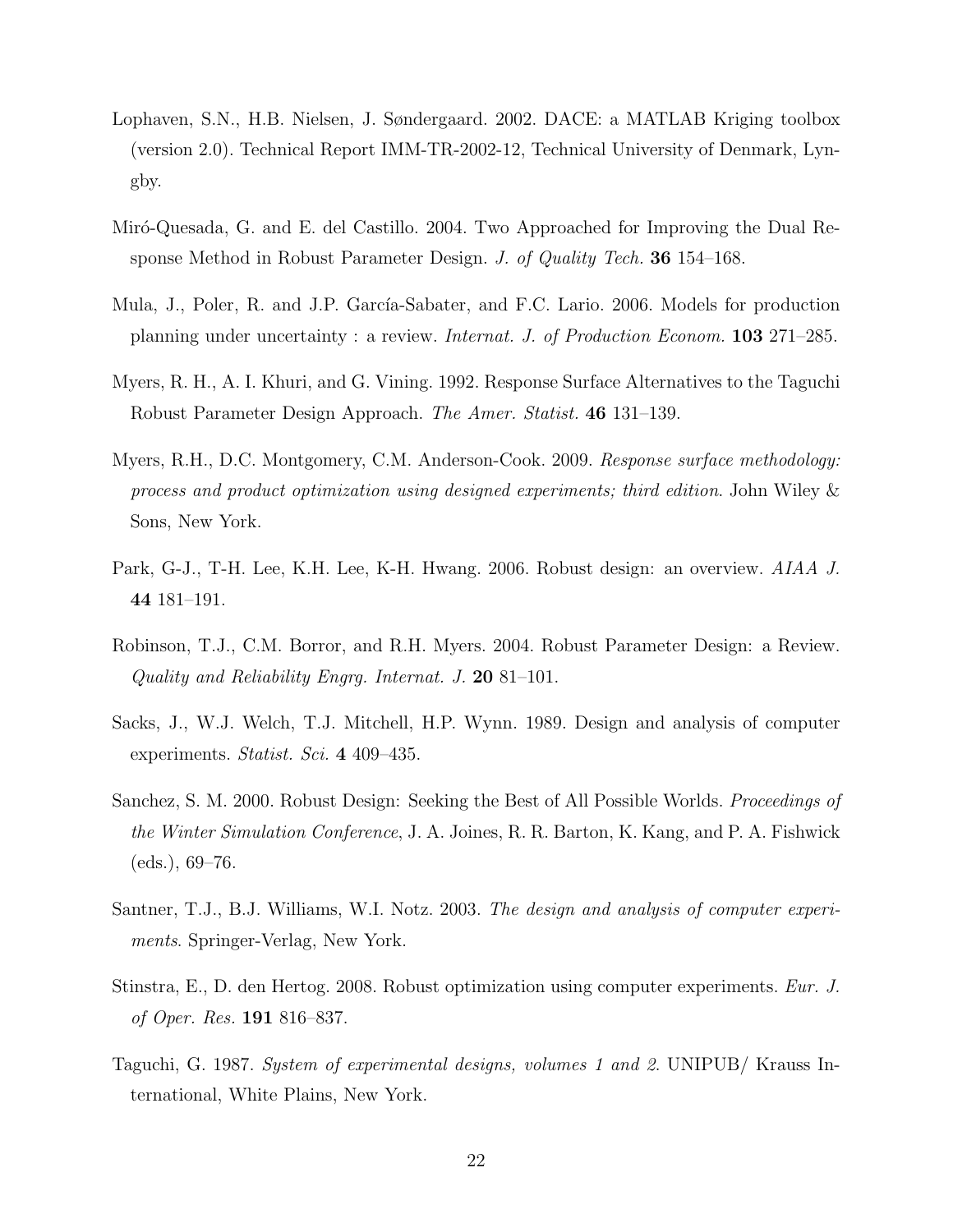- Trosset, M. W. 1997. Taguchi and Robust Optimization, Dept. of Computational and Applied Mathematics, Rice University, Technical Report 96-31, Houston, Texas, USA.
- Zhang, Y. 2004. General Robust-Optimization Formulation for Nonlinear Programming, Dept. of Computational and Applied Mathematics, Rice University, Technical Report 04- 13, Houston, Texas, USA.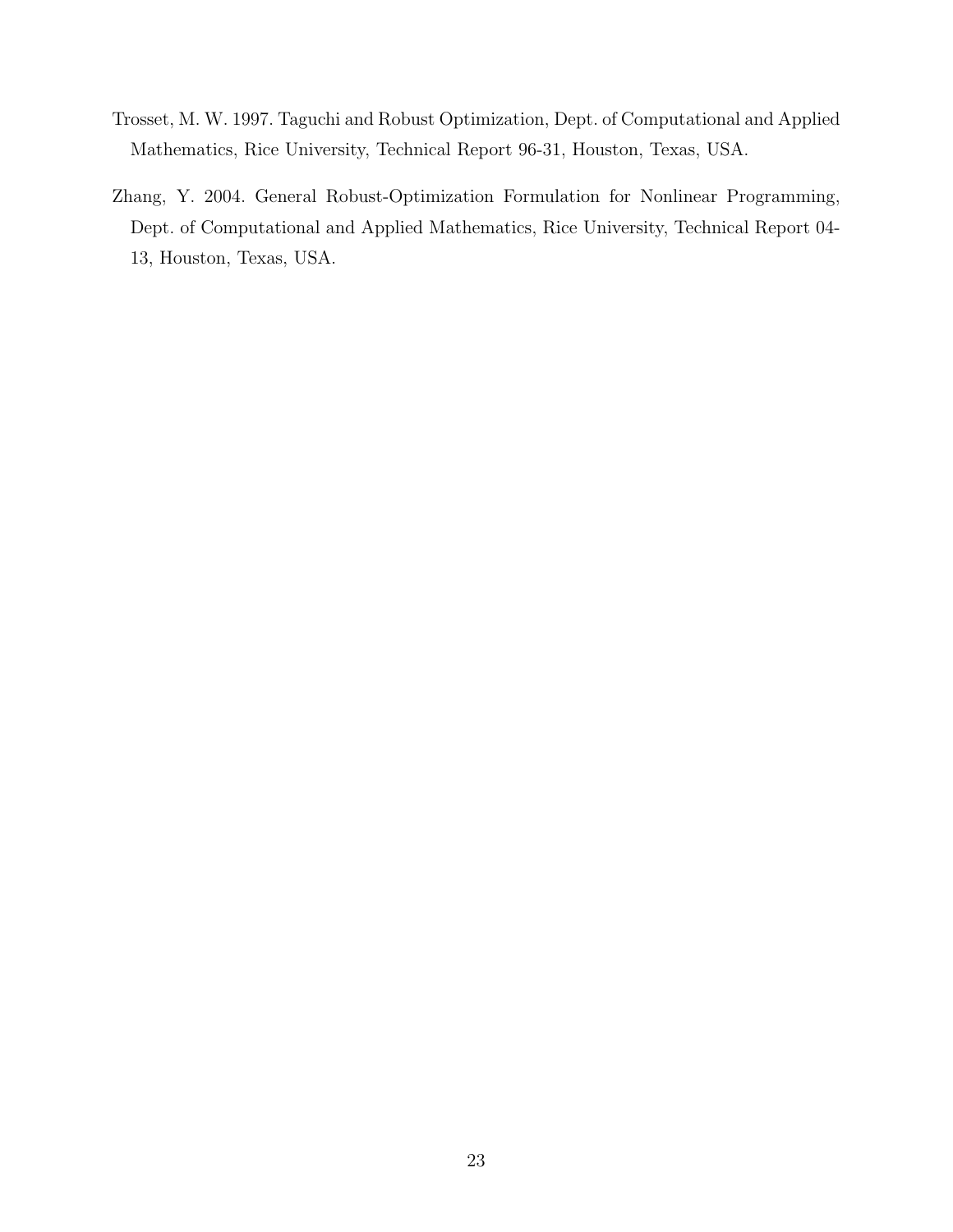

Figure 1: Kriging metamodels for the expected total cost of the EOQ model with uncertain demand rate and cost coefficients, derived through 1L-KM (solid curve) and 2L-KM (dashed curve). The dotted curve represents the true model.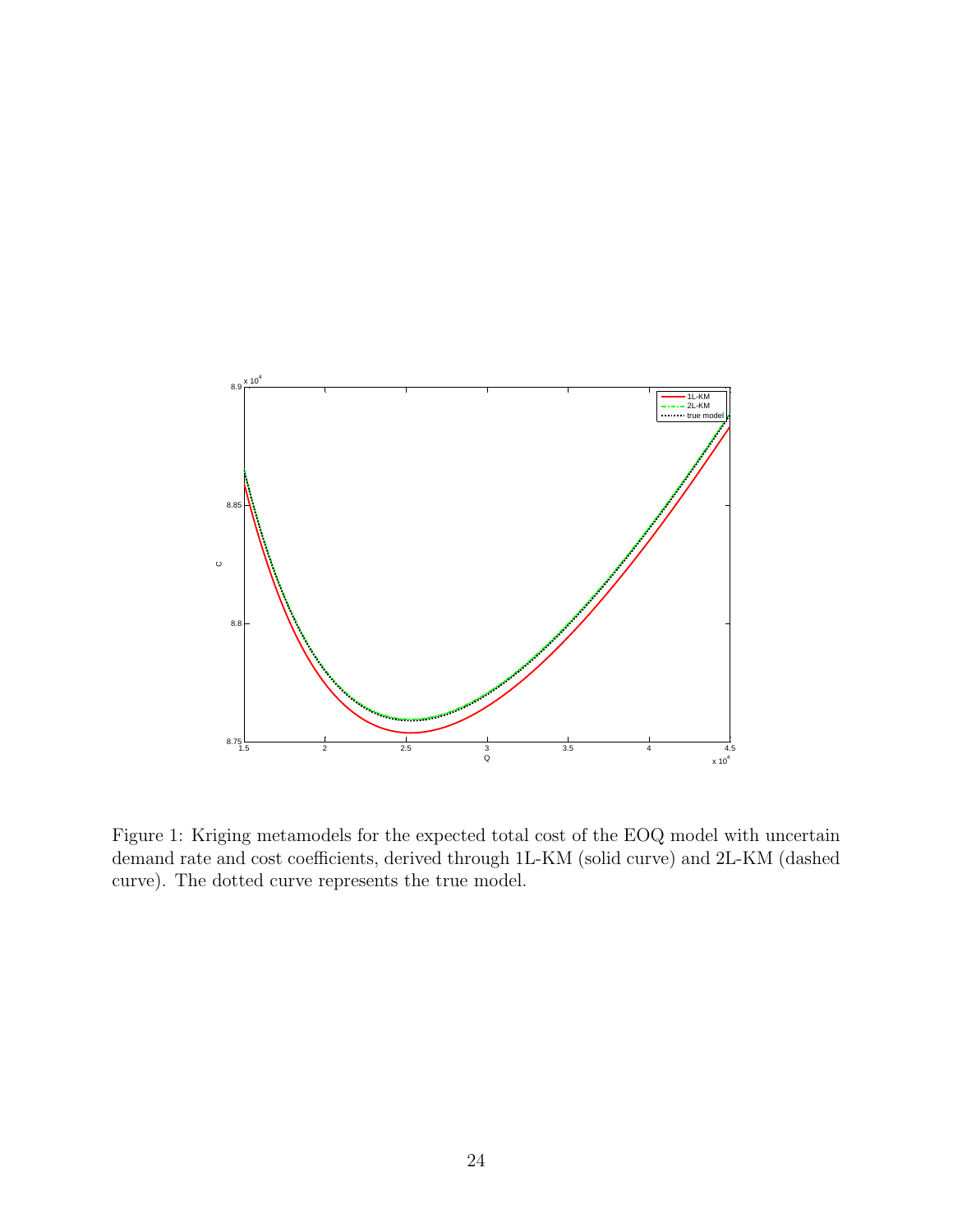

Figure 2: Kriging metamodels for the expected standard deviation of cost of the EOQ model with uncertain demand rate and cost coefficients, derived through 1L-KM (solid curve) and 2L-KM (dashed curve). The dotted curve represents the true model.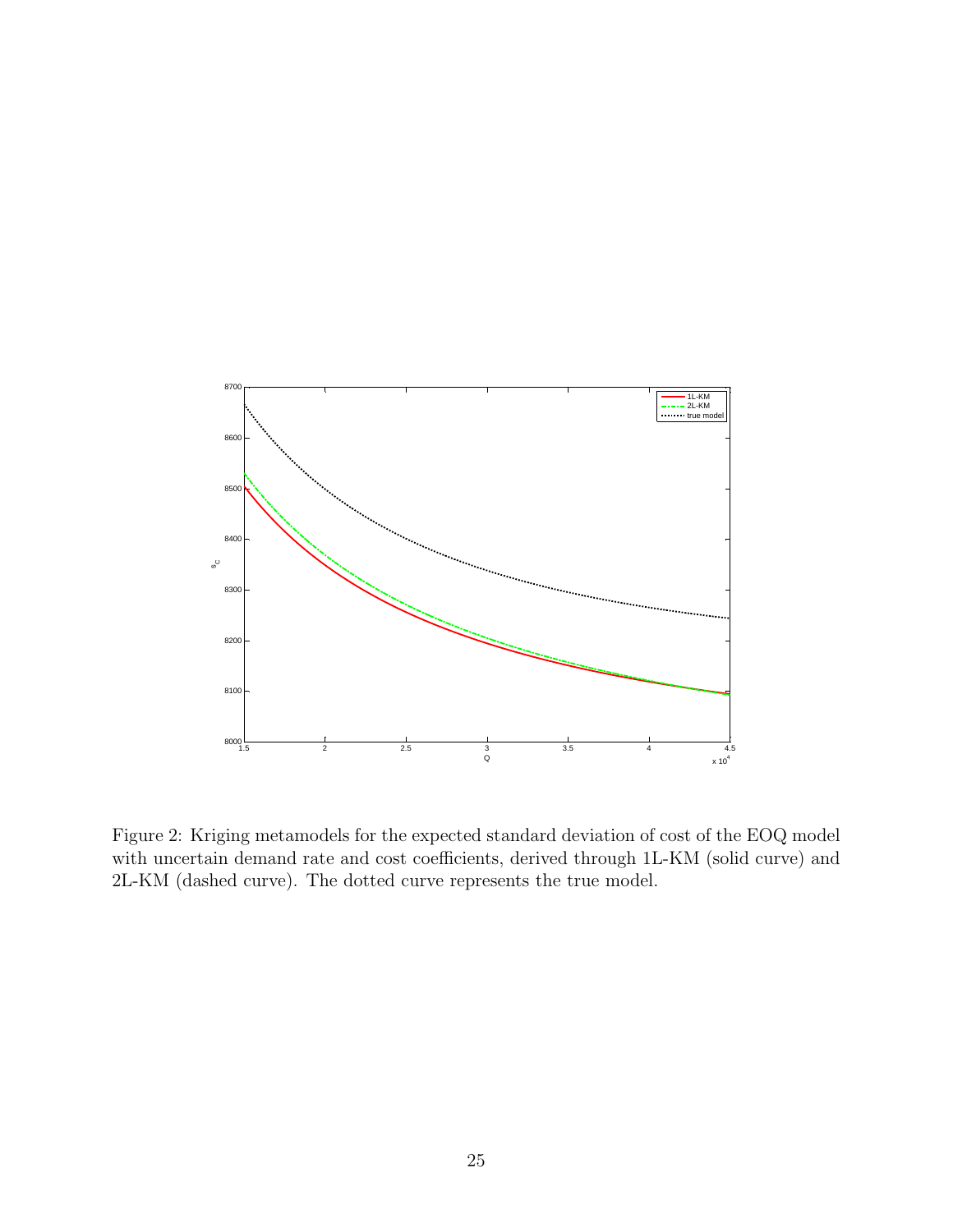

Figure 3: Pareto frontiers for the EOQ model with uncertain demand rate and cost coefficients, derived through 1L-KM approach (crosses) and 2L-KM (pluses). True model is displayed through dots.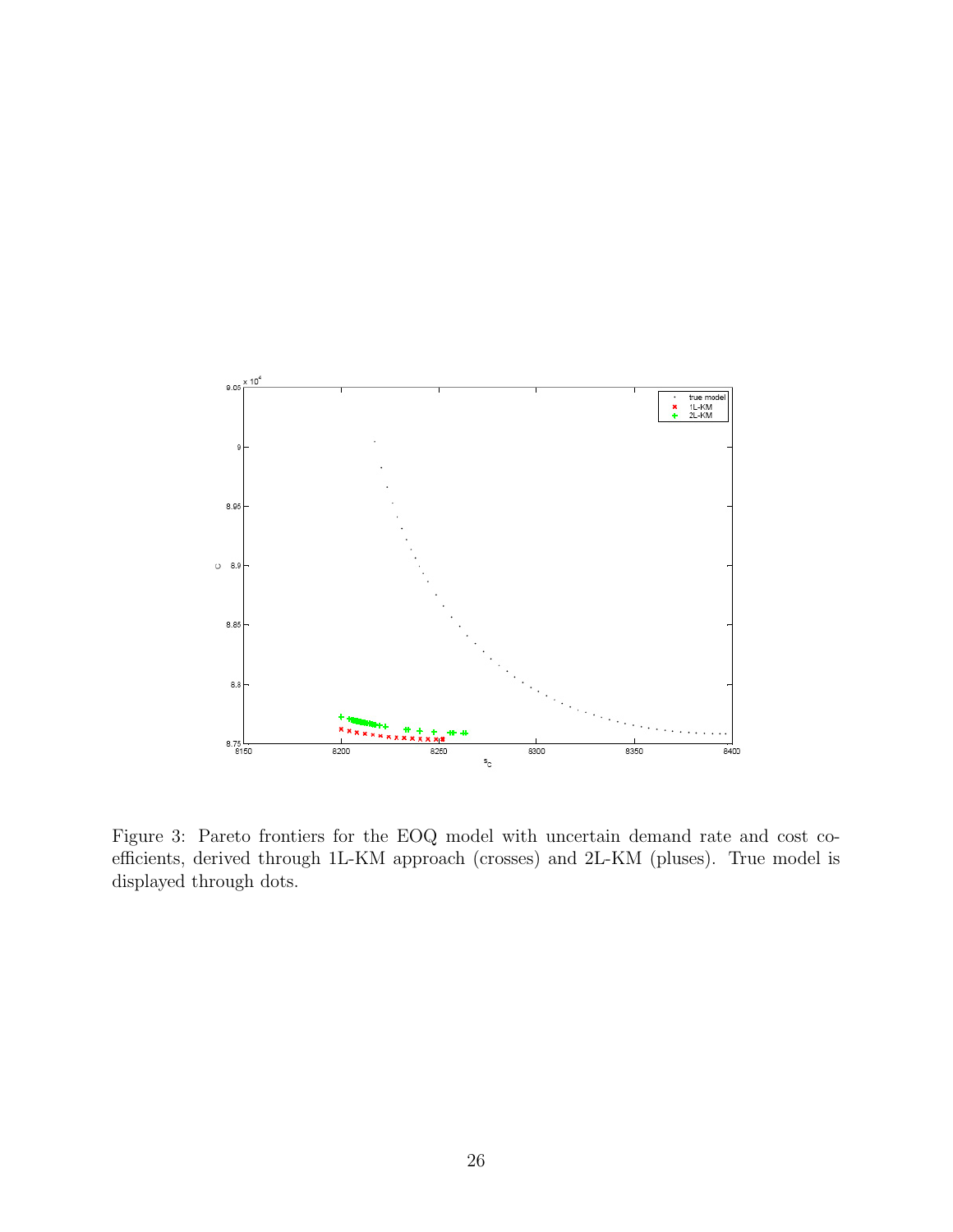

Figure 4: Confidence regions for  $\sigma_C$  (on x-axis) and  $E(C)$  (on y-axis) in the extended EOQ example, based on bootstrapped Kriging in 1L-KM (solid rectangle) and 2L-KM (dashdotted rectangle) at (a)  $T = 8250$  and (b)  $T = 8600$  (see the vertical line). '\*' and ' $\Delta$ ' denote the 'true' solutions based on (20) and (21) in the main paper, in 1L-KM and 2L-KM respectively; namely, (a)  $(\overline{C}_{1L-KM} = 87538.62, \hat{s}_{1L-KM} = 8248.49)$  at  $Q^+{}_{1L-KM} = 25531.91$ , and  $(\overline{C}_{2L-KM} = 87703.95, \hat{s}_{2L-KM} = 8205.61)$  at  $Q^+{}_{2L-KM} = 29943.98$ , (b)  $(\overline{C}_{1L-KM} =$ 87538.28,  $\widehat{s}_{1L-KM} = 8251.94$ ) at  $Q^+_{1L-KM} = 25291.39$ , and  $(\overline{C}_{2L-KM} = 87605.84, \widehat{s}_{2L-KM} = 8987.48$ 8287.48) at  $Q_{2L-KM}^{+} = 24001.84$